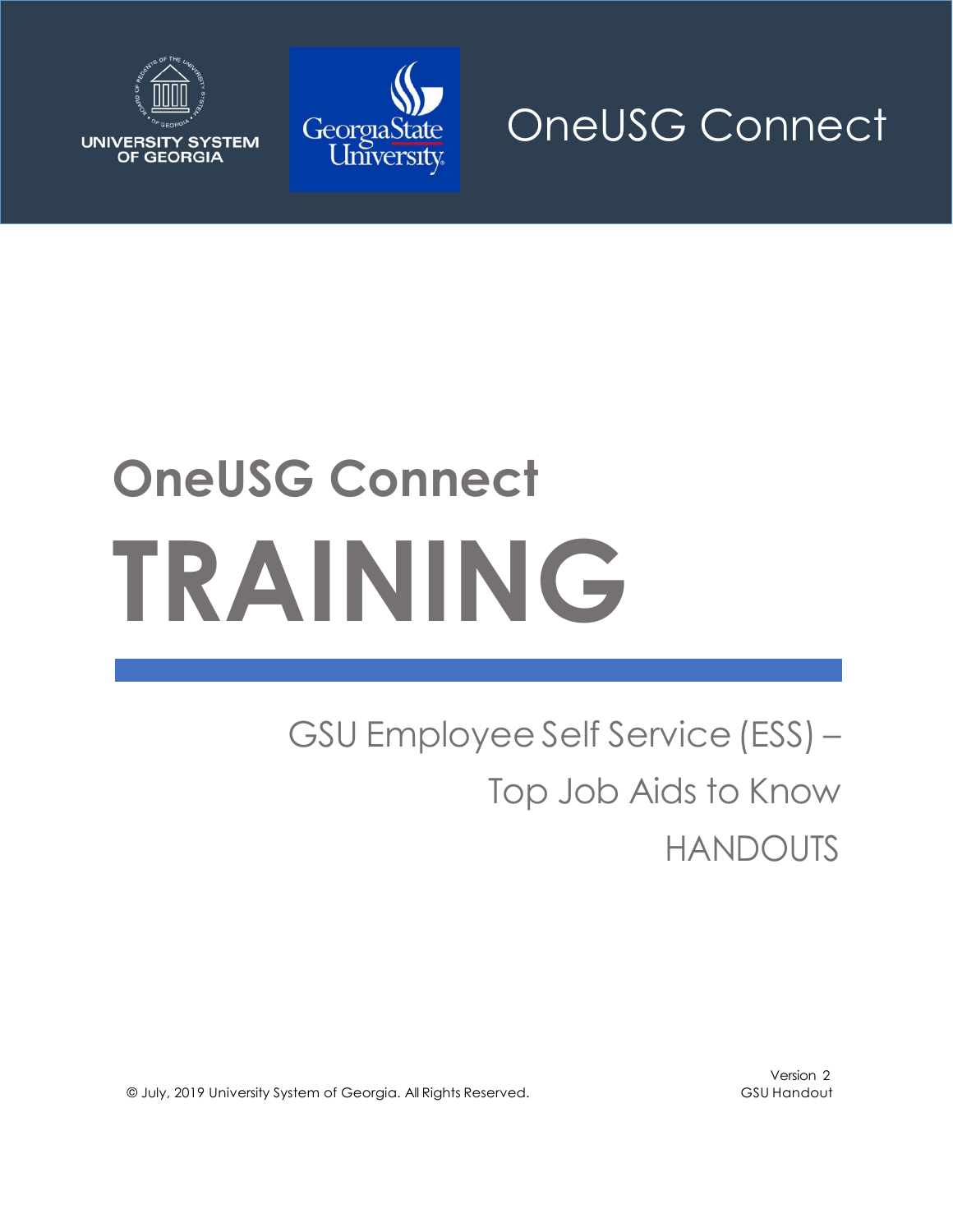# **Instruction Content**

| Information:   | Employee Self Service Job Aids |
|----------------|--------------------------------|
| Instructor(s): | GSU HRIS Team                  |
| Developer(s):  | OneUSG ITS Team                |

|                         | <b>Support Materials</b>                                                                                                |
|-------------------------|-------------------------------------------------------------------------------------------------------------------------|
| <b>Job Aids:</b>        |                                                                                                                         |
|                         | 1. How Dol Request an Absence?                                                                                          |
|                         | 2. How Do I Report My Time Using the Elapsed Timesheet (Hourly                                                          |
|                         | Employees)?                                                                                                             |
| 3.                      | How Do I Report My Time Using the Webclock (Hourly Employees)?                                                          |
| 4.                      | How Do I Report My Time for Multiple Jobs Using the Web Clock                                                           |
| 5.                      | How Do I Submit a Partial Day Absence (Leave) Request?                                                                  |
| 6.                      | How Do I Update My Direct Deposit Information?                                                                          |
|                         | 7. How Do I Request an Extended Absence?                                                                                |
|                         | 8. How Do I Use the Paycheck Modeler?                                                                                   |
|                         | 9. How Do I Update My G-4 Information?                                                                                  |
|                         | 10. How Do I Update My W-4                                                                                              |
|                         | Information?                                                                                                            |
|                         | 11. How Do I View My Personal Information?                                                                              |
|                         | 12. How Do I View My Paystub?                                                                                           |
|                         | 13. How Do I View My Payable Time?                                                                                      |
|                         | 14. How Do I View My Weekly Reported Time?                                                                              |
|                         | 15. How Do I View My Submitted Absence Requests?                                                                        |
|                         | 16. How Do I View My Compensation History?                                                                              |
|                         | 17. How Do I View My Compensatory Time Balances?                                                                        |
|                         | 18. How Do I View My Extended Absence History?                                                                          |
|                         | 19. How Do I View My Absence/Leave                                                                                      |
|                         | Balances?                                                                                                               |
|                         | 20. 10. How Do I View My Timesheet                                                                                      |
|                         | Exceptions?                                                                                                             |
| Additional Information: |                                                                                                                         |
|                         | The corresponding videos to these job aids can be found on the GSU<br>OneUSG Connect website: http://hr.gsu.edu/oneusg/ |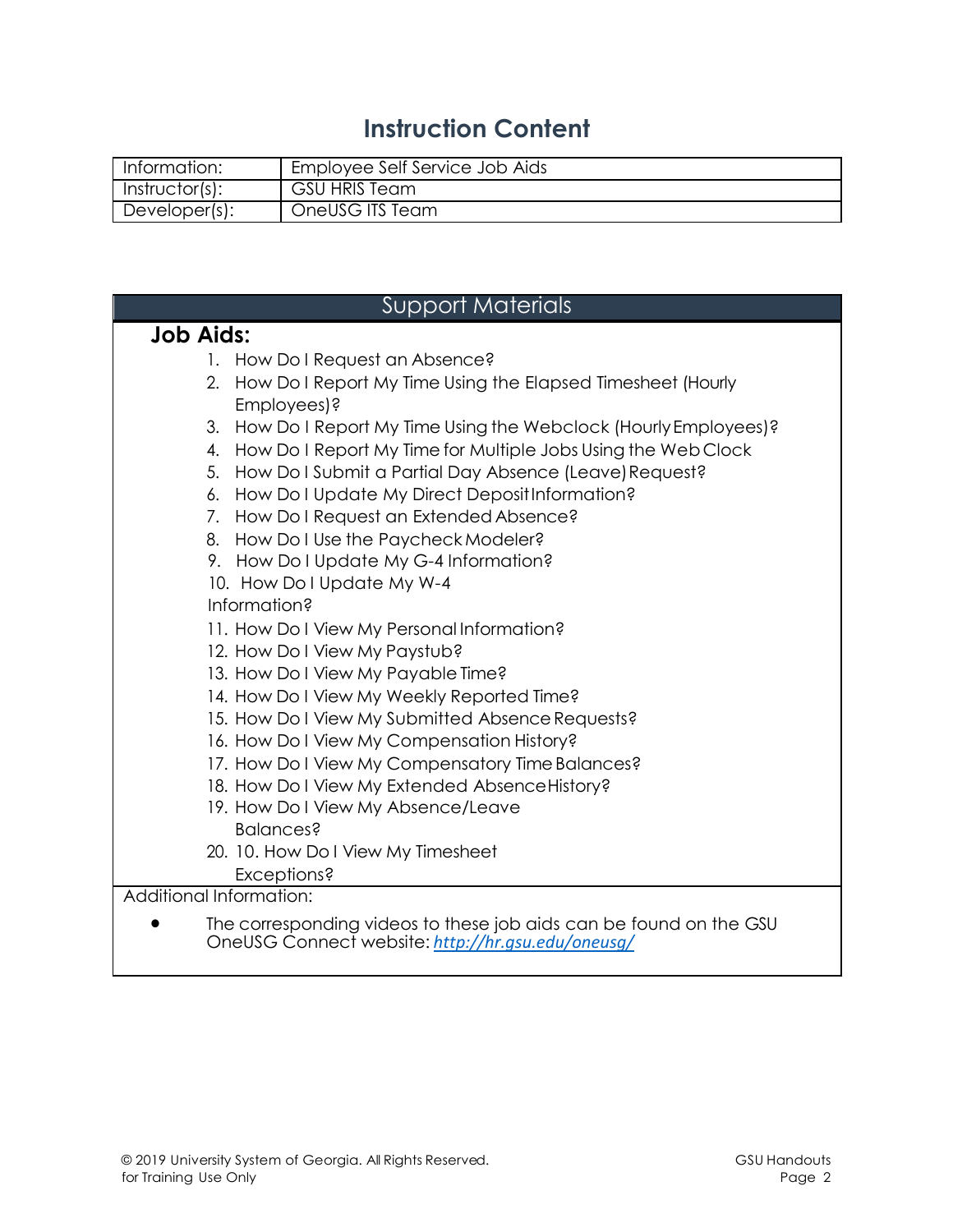# **How Do I Submit an Absence\Leave Request?**

#### Navigation

- 1. Log into OneUSGConnect.
- 2. From **Employee Self Service**, click the **Time and Absence**tile.
- 3. On the **Time** page, click the **Request Absence**link.
- 4. On the **Request Absence** page, click the **Absence Name** field and select absence reason.
- 5. Enter or select the **Start Date** of theabsence.
- 6. Enter or select the **End Date** of the absence, if more than one day isbeing requested.
- 7. Validate/enter the number of hours for the absence in the **Duration**field.
- 8. Add **Comments** to detail the absence request. These comments are routed to your manager or designated time approver.
- 9. To save the request without submitting it, click the **Save for Later** button.
- 10. When finished entering all information for the absence, click the **Submit**button.
- 11. The system displays an informational message, asking you to confirm the submittal request. Click the **Yes**button.
- **12.** After completing the submittal process, the leave request is redisplayed in read-only mode. The **Request Status** is set to**Submitted.**

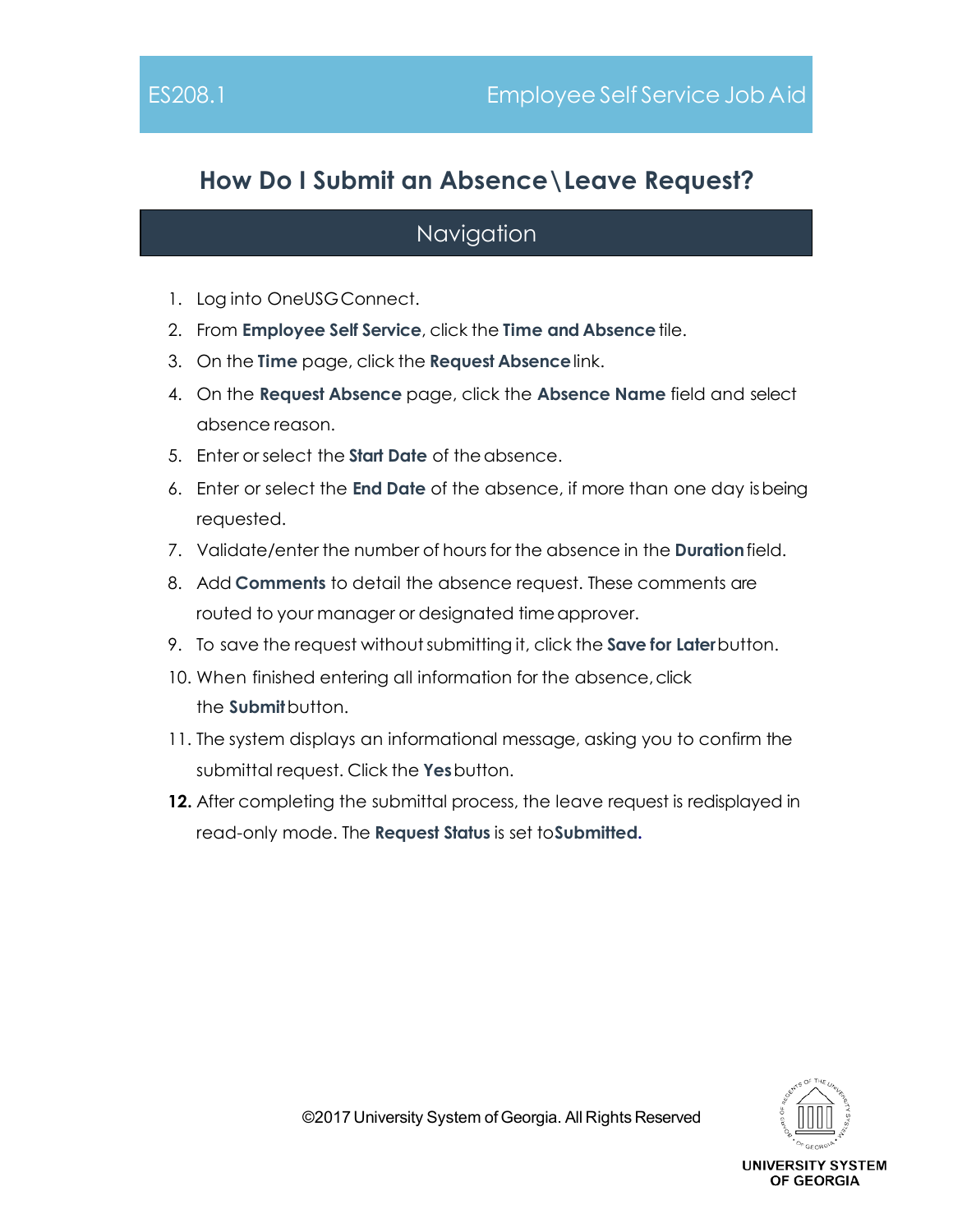# **How Do I Report My Time Using the Weekly Elapsed Timesheet?**

# **(Hourly Employees)**

#### Navigation

- 1. Log into OneUSGConnect.
- 2. From **Employee Self Service**, click the **Time and Absence**tile.
- 3. On the **Time** page, click the **WeeklyTimesheet**link.
- 4. The **Timesheet** opens to the **current week**. To change the **Timesheet** dates you wish to view, use either the **Previous Week** or **Next Week** links. You can also use enter or select a date and then click the **Refresh** icon (green arrows).
- 5. For the **Elapsed Timesheet**, you need to enter total number of hours worked each day. Each week lists three rows; most of the time youwill only need onerow.
	- a. Enter the number of **hours** worked each day.
	- b. Click the **Time Reporting Code** dropdown and select the appropriate entry. Thisis usually "**00REG – Regular.**"
	- c. If you need to enter different time entries for one day, use an additional row. Click the **Add** (**+**) icon at the end of the row if more rows are needed.
- 6. If you submitted any absence during the pay period, you can review them by clicking on the **Absence** tab (below the **Submit** button). Record any absences not submitted through the **Request Absence** selection on the **Time** page.
- 7. Your total reported time will appear on the **Reported Time Status** tab (below the **Submit**button).
- 8. Click the **Submit** button to submit yourtimesheet.

©2017 University System of Georgia. All Rights Reserved



UNIVERSITY SYSTEM OF GEORGIA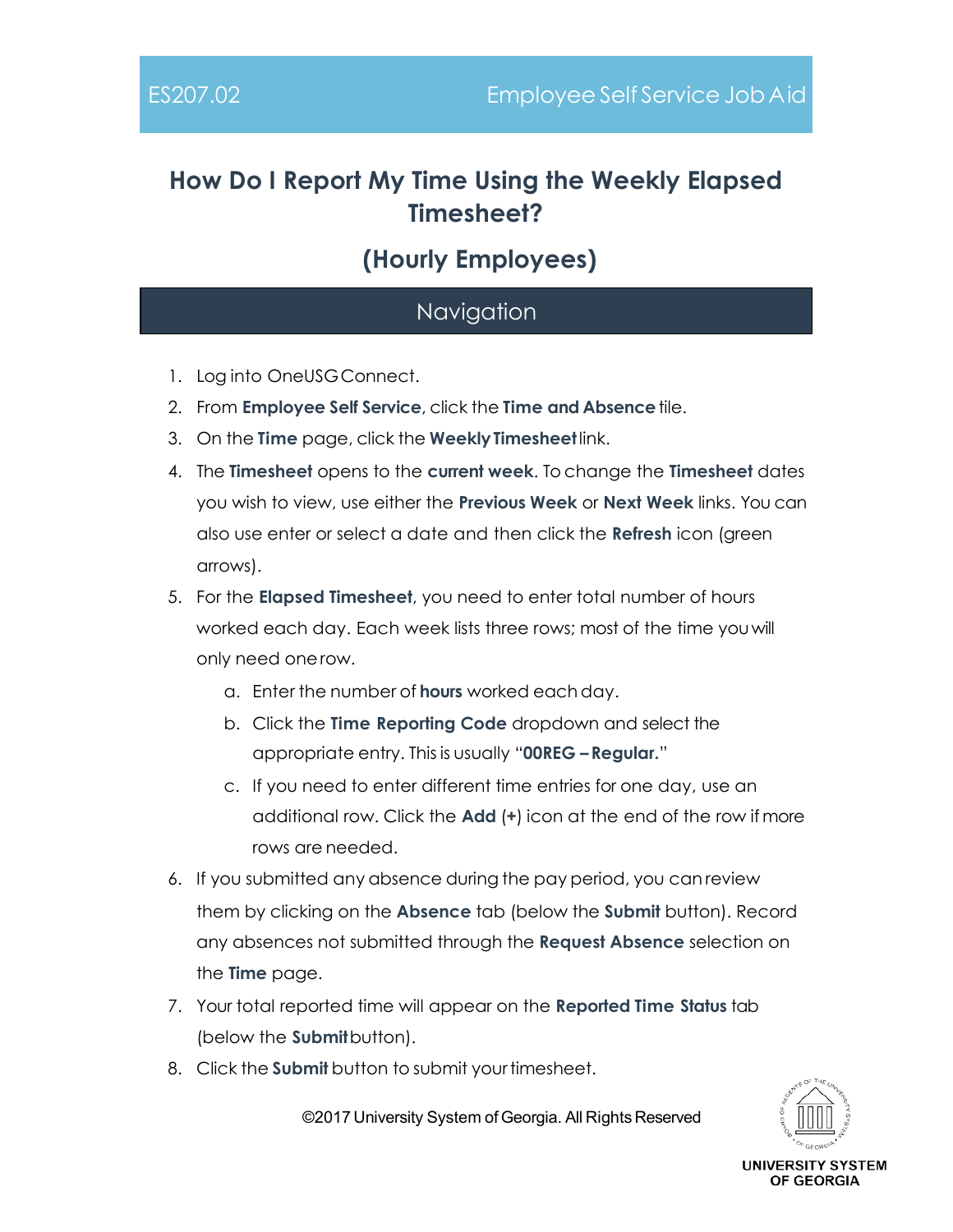- 9. Click **OK** on the **Confirmation**page.
- 10. Your timesheet is now available for your manager (or designated time approver) toapprove.



©2017 University System of Georgia. All Rights Reserved

**UNIVERSITY SYSTEM** OF GEORGIA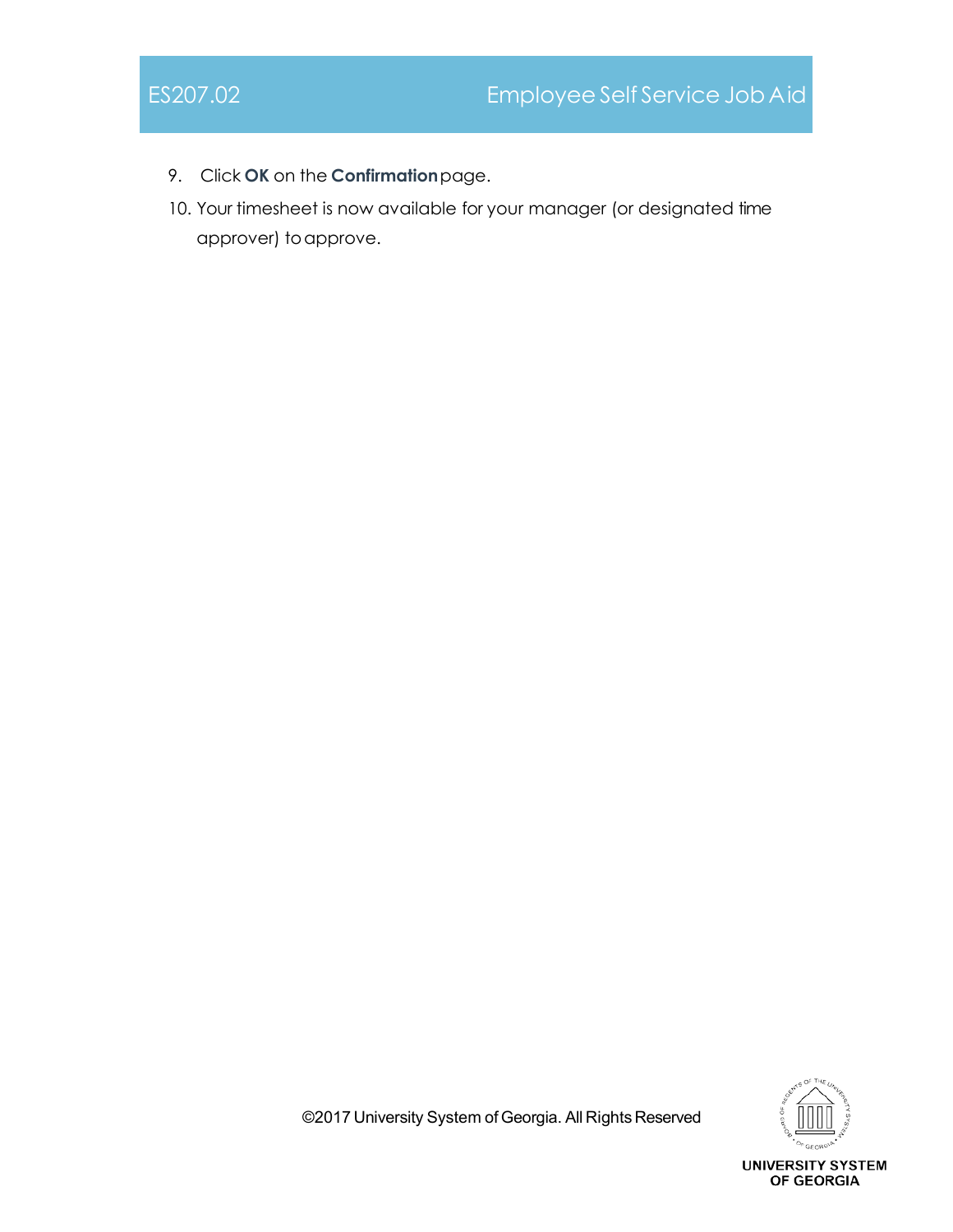# **How Do I Report My Time Using the Web Clock? (Hourly Employees)**

# **Navigation**

- 1. Loginto OneUSGConnect.
- 2. From **EmployeeSelf Service**,click the**Time andAbsence**tile.
- 3. On the**Time** page,click the **WebClock**link.
- 4. Record yourpunch at thefollowing times:
	- **a.** Topunch in at thebeginningofyourshift,click the**PunchType** drop down and select **In**.
	- **b.** To punch out for a meal break, click the **Punch Type** drop down and select**Meal**.
	- **c.** Topunch in when returningfroma meal break,click the**Punch** Type drop down and select **In**.
	- **d.** To punch out at the end of your shift, click the **Punch Type** drop down and select**Out**.
- **5.** Optional: If you wish to enter comments with your punch, click the**Expand** icon for **Time Reporting Elements** and enter your **comments**. Leave the **Time Reporting Code** field blank. This optionalstep can be done for any punch.
- 6. Click the **Enter Punch**button.
- 7. Click **OK** for the confirmationmessage.

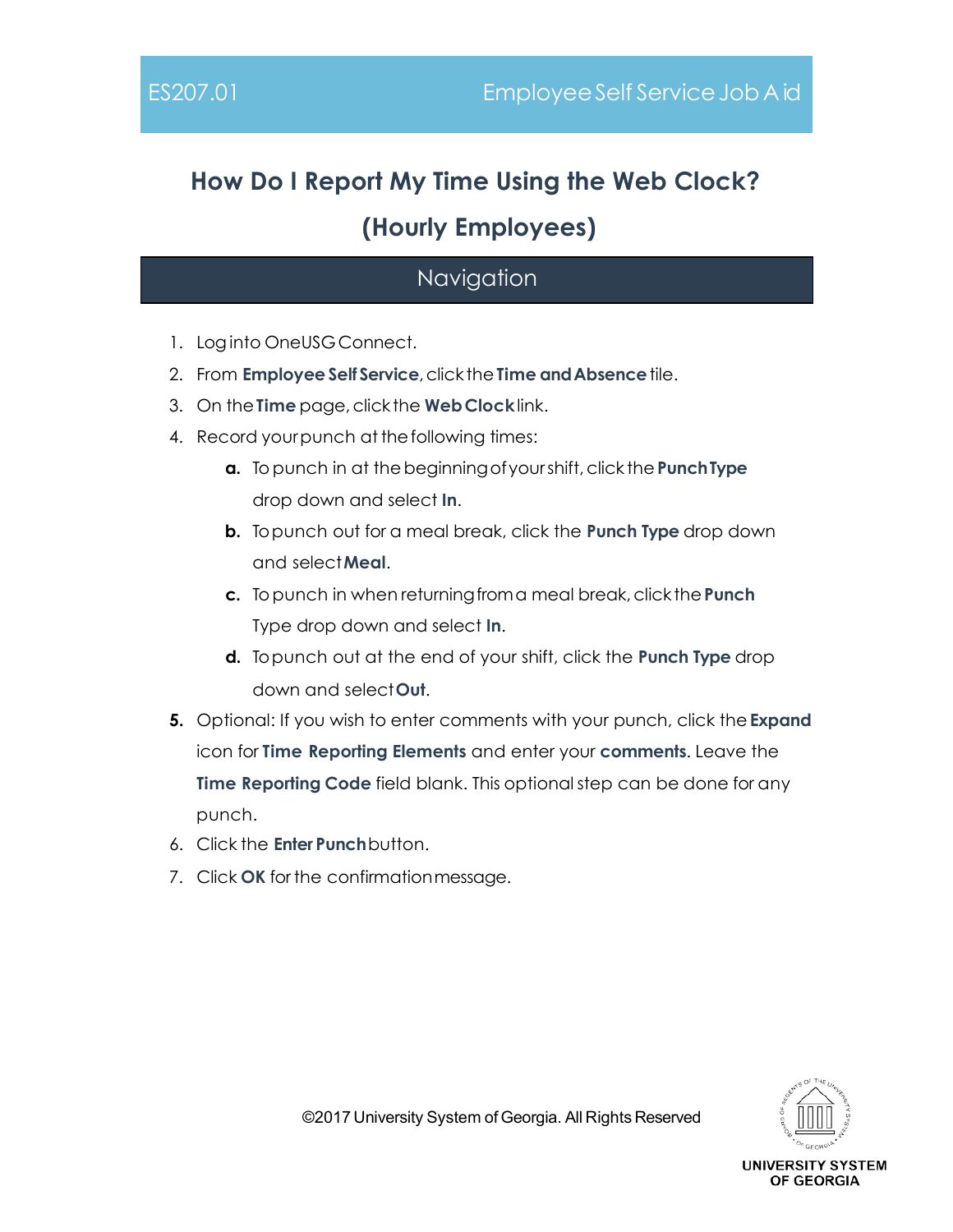# **How Do I Report My Time for Multiple Jobs Using the Web Clock?**

# **(Hourly Employees)**

#### Navigation

- 1. Log into OneUSGConnect.
- 2. From **Employee Self Service**, click the **Time and Absence**tile.
- 3. On the **Time** page, click the **Web Clock**link.
- 4. Select the job you are punching in for.
	- **a.** Select the **look up** icon (magnifying glass) for the **Select Job**field.
	- **b.** Select the **Empl Record** for the job for which you are recording a punch. If you are unsure of the Employee Record for a particular job, check with yoursupervisor.
- 5. Record your punch at the following times:
	- **a.** To punch in at the beginning of your shift, click the **PunchType** drop down and select **In**.
	- **b.** To punch out for a meal break, click the **Punch Type** drop down and select **Meal**.
	- **c.** To punch in when returning from a meal break, click the**Punch** Type drop down and select **In**.
	- **d.** To punch out at the end of your shift, click the **Punch Type** drop down and select **Out**.
- 6. Optional: If you wish to enter comments with your punch, click the **Expand** icon for **Time Reporting Elements** and enter your **comments**. Leave the **Time Reporting Code** field blank. This optional step can be done for any punch.
- 7. Click the **Enter Punch**button.
- 8. Click **OK** for the confirmation message

©2017 University System of Georgia. All Rights Reserved



UNIVERSITY SYSTEM OF GEORGIA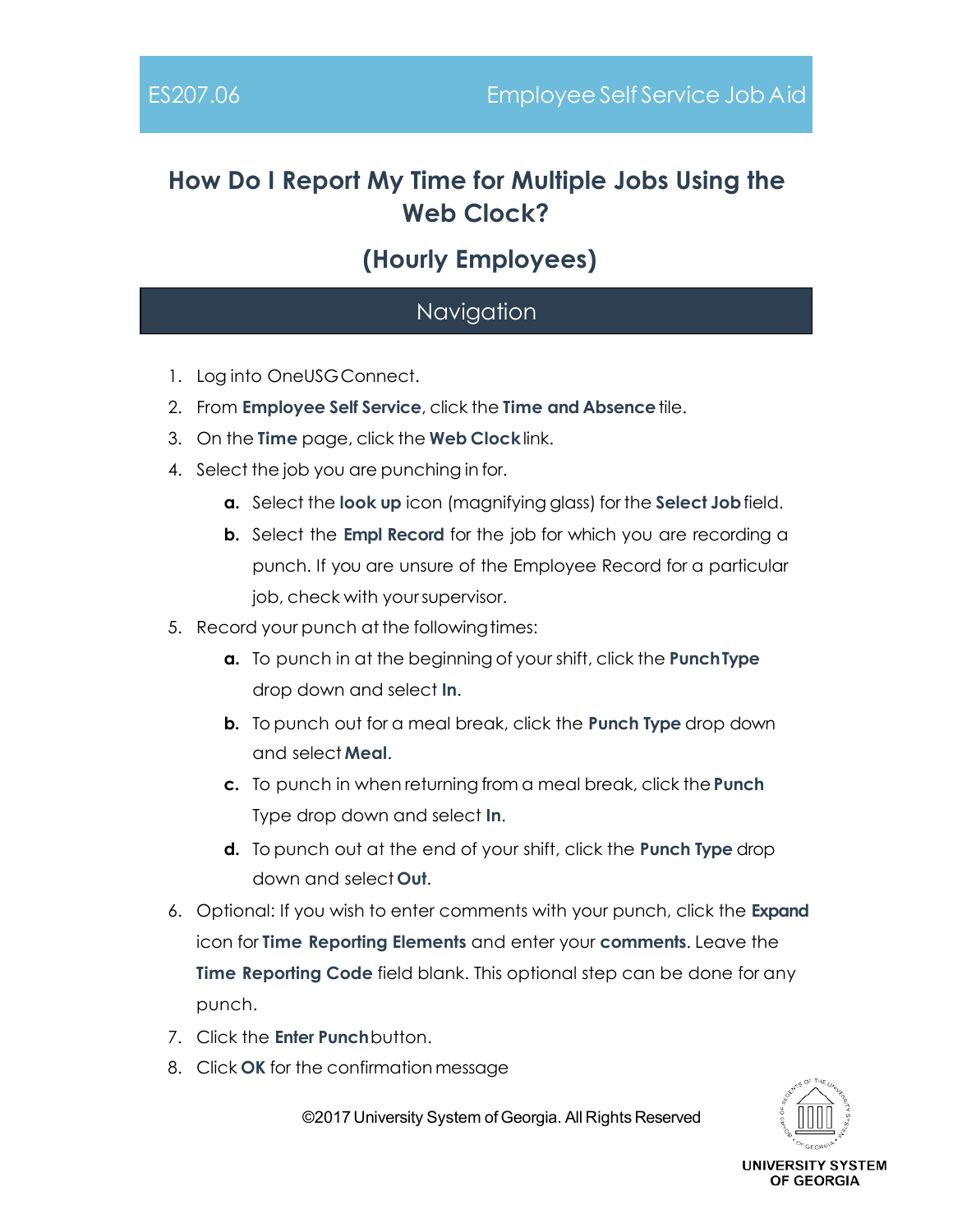# **How Do I Submit a Partial Day Absence\Leave Request?**

#### Navigation

- 1. Log into OneUSGConnect.
- 2. From **Employee Self Service**, click the **Time and Absence**tile.
- 3. On the **Time** page, click the **Request Absence**link.
- 4. On the **Request Absence** page, click the **Absence Name** field and select absence reason.
- 5. Enter or select the **Start Date** of theabsence.
- 6. Enter or select the **End Date** of the absence, if more than one day isbeing requested.
- 7. Click the **Partial Days**field.
- 8. Select the day(s) that will only be a partial absence.
	- **a. All Days**
	- **b. End Day Only**
	- **c. Start Day Only**
	- **d. Start and EndDays**
	- **e.** If you are only taking one day of leave, select either **All Days**or **Start Day** only. Either selection will work.
- 9. In the **Duration** field, enter thehours of leave you are requesting for the day(s) selected through the **Partial Days** drop down.
- 10. Click **Done**.
- 11. Verify the **Duration** field hasupdated.
- 12. Add **Comments** to detail the absence request. These comments are routed to your manager or designated time approver.
- 13. To save the request withoutsubmitting it, click the **Save for Later**button.



©2017 University System of Georgia. All Rights Reserved

UNIVERSITY SYSTEM OF GEORGIA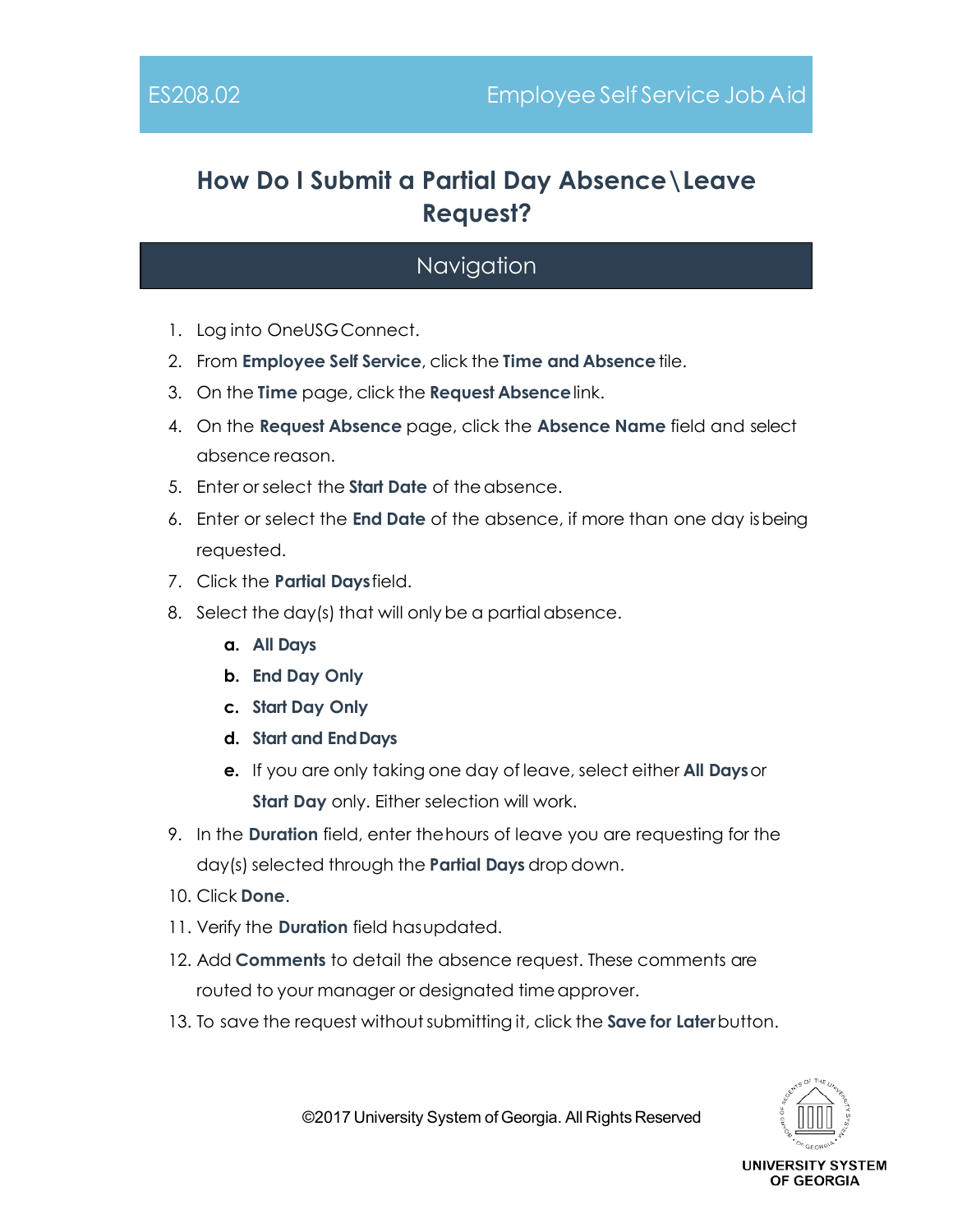- 14. When finished entering all information for the absence, click the **Submit**button.
- 15. The system displays an informational message, asking you to confirm the submittal request. Click the **Yes**button.
- 16. After completing the submittal process, the leave request isredisplayed in read-only mode. The **Request Status** is set to **Submitted.**

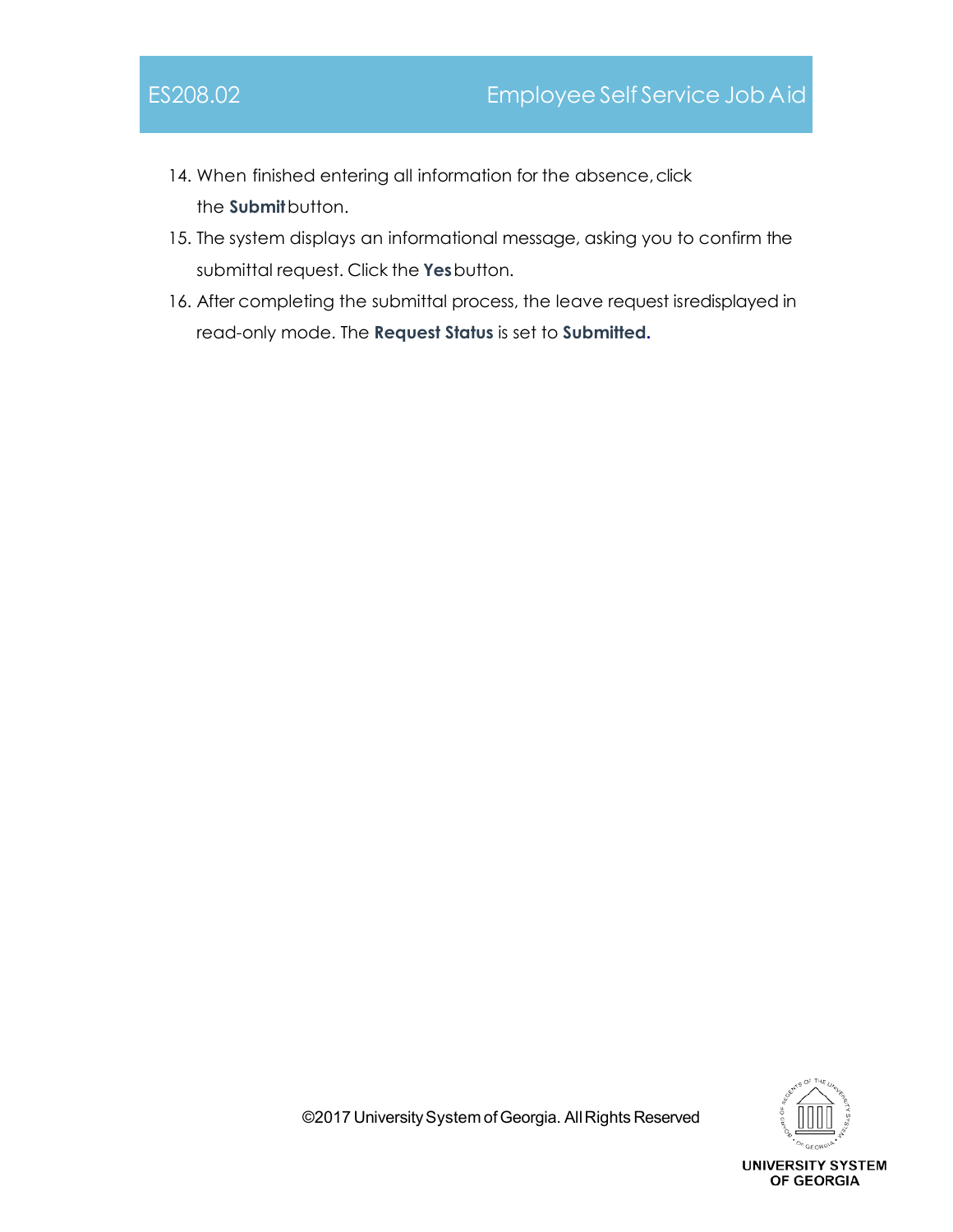# **How Do I Request an Extended Absence?**

#### Navigation

- 1. Loginto OneUSGConnect.
- 2. From **EmployeeSelf Service**,click the**Time andAbsence**tile.
- 3. Select **Extended AbsenceRequest**.
- 4. Enter or use the **Calendar** icon to select the **Start Date** for yourExtended Absence.
- 5. Enter or use the **Calendar** icon to select the **Expected Return Date** foryour Extended Absence.
- 6. Use the **Absence Name**dropdown toselect thetypeofExtended Absence you are requesting.
- 7. In the **Requestor Comments** field, enter comments regarding this extended absence request that will be submitted via Workflow.
- 8. Tosavethe request toworkon later,click the **Save for Later** button.
- 9. To submit the Extended Absence Request, click the **Submit** button.
- 10. Click Yes when you receive the confirmation page.
- 11. The request will be routed via Workflow. You will be notified of any documentation you needto submit.

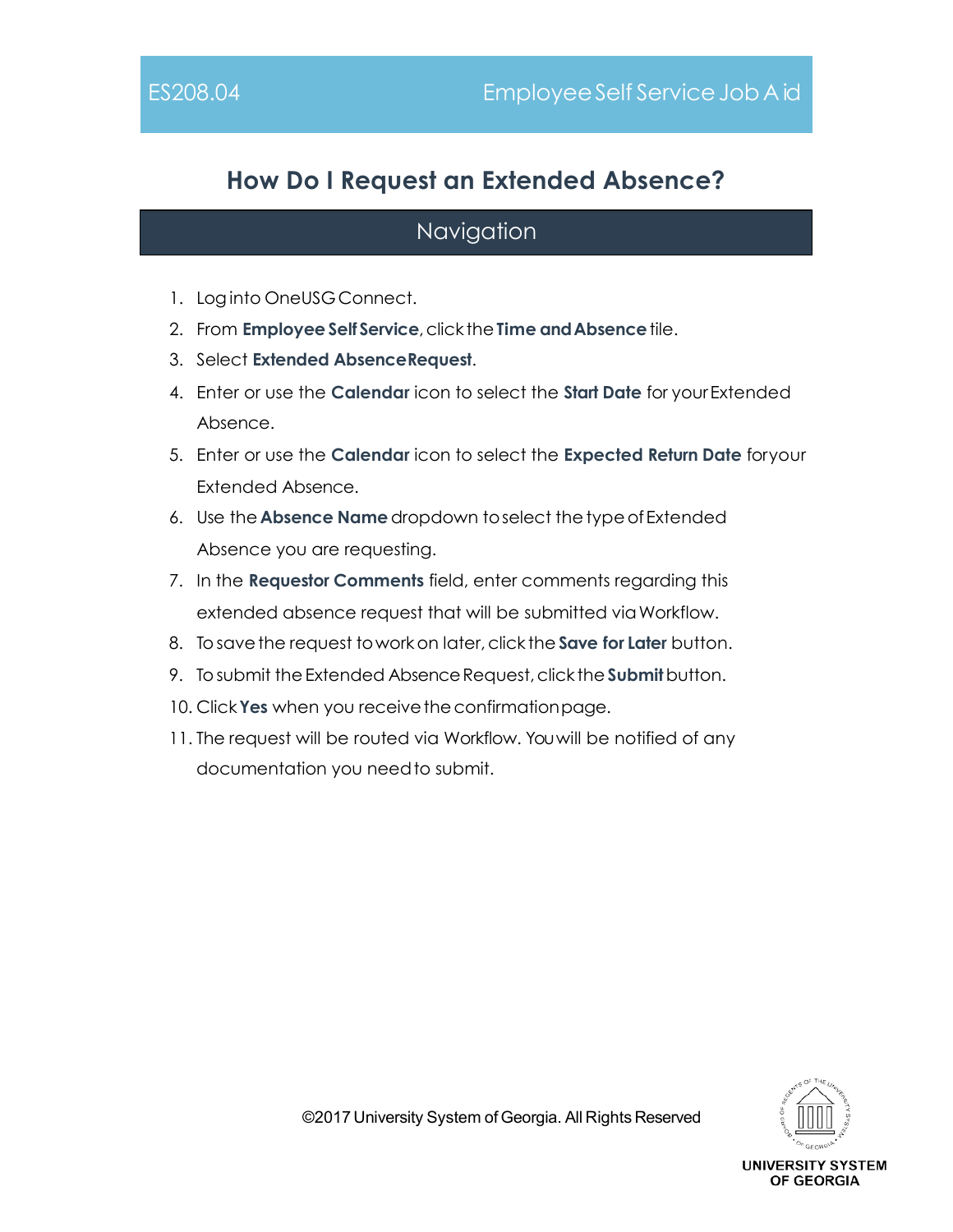# **How Do I Update My Direct Deposit?**

#### **Important!**

The ability to add or edit direct deposit information in OneUSG Connect is limited to institutions who have implemented two-factor authentication (i.e., Duo) for accessing OneUSG Connect on campus.

If your institution is not using two-factor authentication, or you are unable to add or edit your direct deposit information in OneUSG Connect, please contact your institution's HR officefor assistance.

### **Navigation**

#### **1. Add a Direct Deposit Account**

- 1.1. Log into OneUSG Connect.
- 1.2. From **Employee Self Service**, click the **Direct Deposit** tile.
- 1.3. Your existing direct deposit accounts are listed.

Review, add or update your direct deposit information.

| <b>Direct Deposit Details</b> |                       |                       |                       |                                                  |     |             |        |  |
|-------------------------------|-----------------------|-----------------------|-----------------------|--------------------------------------------------|-----|-------------|--------|--|
| <b>Account Type</b>           | <b>Routing Number</b> | <b>Account Number</b> | <b>Deposit Type</b>   | <b>Amount or Deposit</b><br><b>Percent Order</b> |     | <b>Edit</b> | Remove |  |
| Savings                       |                       |                       | Amount                | \$100.00 100                                     |     |             | 侖      |  |
| Checking                      |                       |                       | Balance of<br>Net Pay |                                                  | 998 |             | 侖      |  |

Add Account

**Balance of Net Pay** - The account that will be sent to PeopleSoft Financials for Travel & Expense reimbursements.

- All employees must have **one (1)** Balance of Net Pay deposit type.
- If the Balance of Net Pay account has an **Account Type** of "Issue Check", no banking information will be sent to PeopleSoft Financials for Travel & Expense reimbursements

**Deposit Order** – During direct deposit processing, distributions are made to accounts in order of priority.

- Funds are deposited into the account with the **lowest** priority first.
- The **Balance of Net Pay** account should always have the **highest** priority because all remaining funds will be deposited into this account. Best practice is to give this account the priority of "999."
- If the **Balance of Net Pay** account is set for a priority lower than other accounts, the remaining funds will be deposited into this account.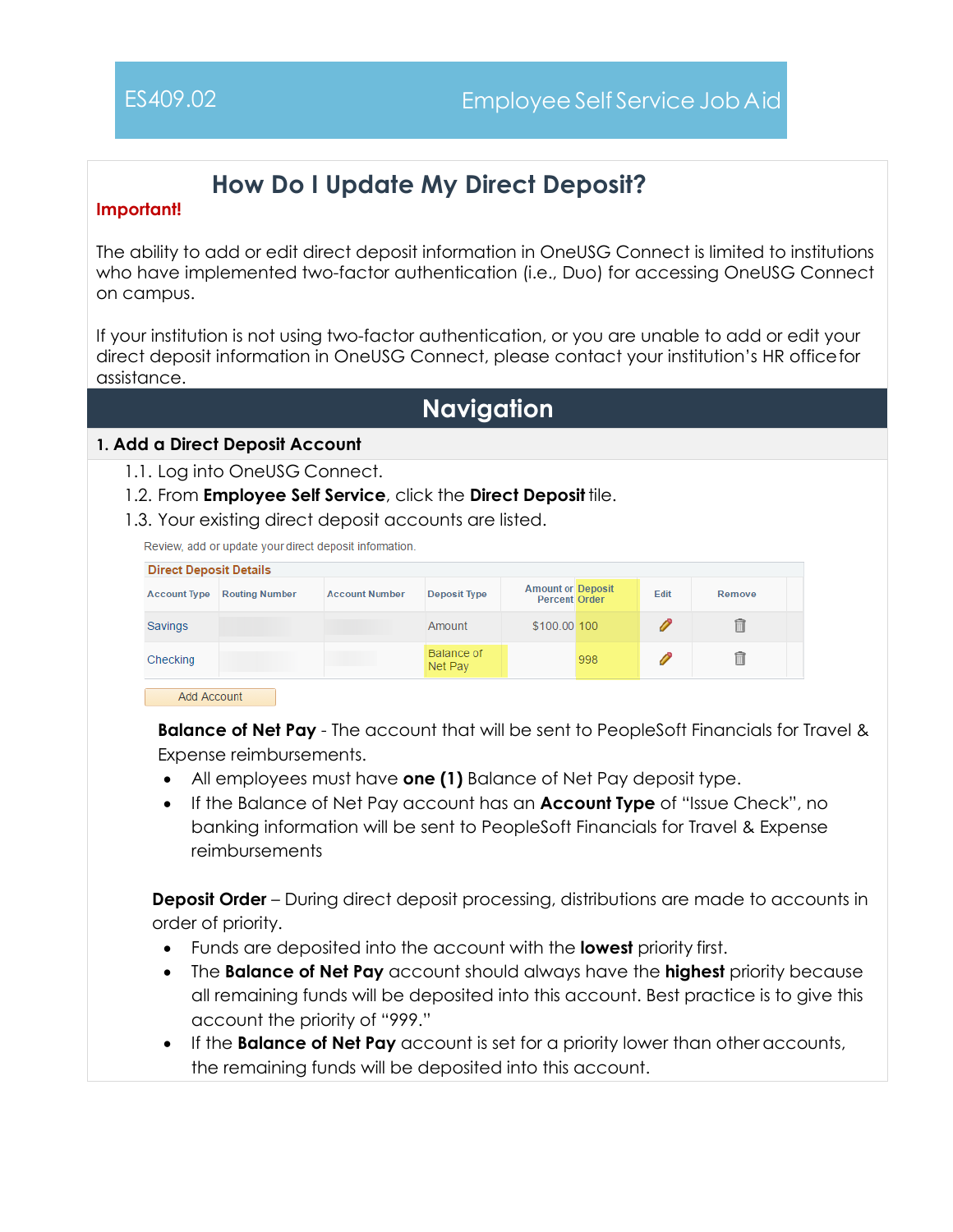|                | For example, you have three accounts you wish to set up for direct deposit: |                 |                 |
|----------------|-----------------------------------------------------------------------------|-----------------|-----------------|
| <b>Account</b> | <b>Account Type</b>                                                         | <b>Priority</b> | Amount          |
|                | Savings                                                                     | 100             | \$150.00        |
|                | Secondary Checking                                                          | 200             | \$100.00        |
|                | <b>Primary Checking</b>                                                     | 999             | Remaining funds |

**Note:** There is a limit of five (5) direct deposit accounts for OneUSG Connect.

#### 1.4. To add a Direct Deposit Account:

- a. Click the **Add Account** button.
- b. Enter the **Routing Number** for the account.
- c. Enter the **Account Number**.
- d. Re-enter the **Account Number**.
- e. In the **Account Type** drop down, select the appropriate account type.
- f. In the **Deposit Type** drop down, select whether the deposit is based on a set **amount**, a **percentage** of your net pay, or if it is to be the "**Balance of NetPay**" account.

**Note**: If you only have one (1) account, it should have a deposit type of "Balance of Net Pay."

- g. **Amount or Percent** field
	- If your Deposit Type is "Amount" or "Percent", enter the corresponding value.
	- If your Deposit Type is "Balance of Net Pay", leave this field blank.
- h. Enter a sequence number from 1 to 999 in the **Deposit Order** field to indicate the priority of Direct Deposit authorizations.
- i. The **Deposit Order** for Balance of Net Pay deposit types should be "999."
- j. Click the **Submit** button.

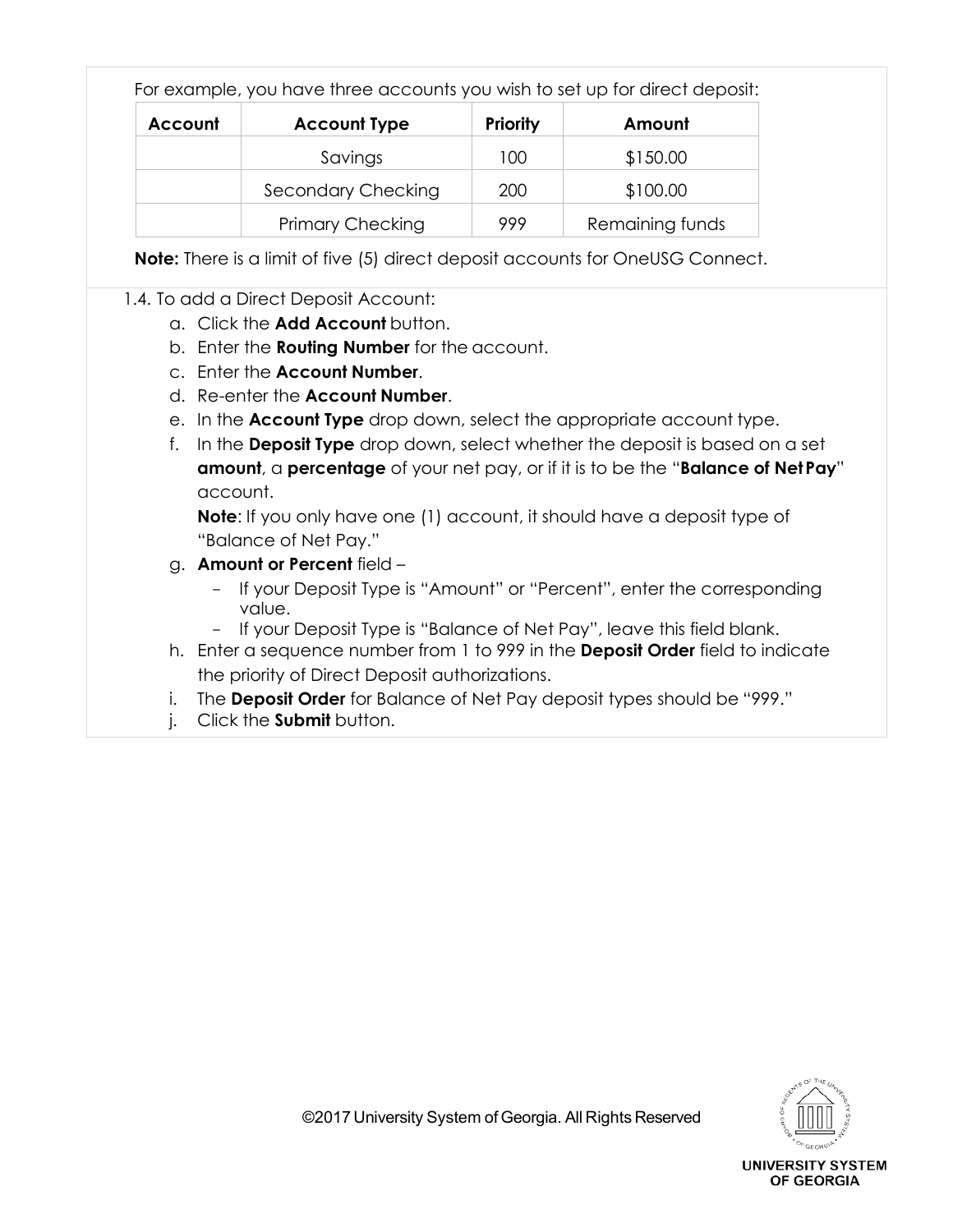| Direct Deposit Details |                       |                       |                       |                                                  |     |      |        |  |
|------------------------|-----------------------|-----------------------|-----------------------|--------------------------------------------------|-----|------|--------|--|
| <b>Account Type</b>    | <b>Routing Number</b> | <b>Account Number</b> | <b>Deposit Type</b>   | <b>Amount or Deposit</b><br><b>Percent Order</b> |     | Edit | Remove |  |
| Savings                |                       |                       | Amount                | \$100.00 100                                     |     |      | 侖      |  |
| Checking               |                       |                       | Balance of<br>Net Pay |                                                  | 998 |      | 侖      |  |

- 2.5. Update the following as needed:
	- **a. Routing Number**

Add Account

- b. Enter the **Account Number**.
- c. Re-enter the **Account Number**.
- **d. Account Type**
- e. **Deposit Type**  Remember, one account must be listed as your Balance of Net Pay account.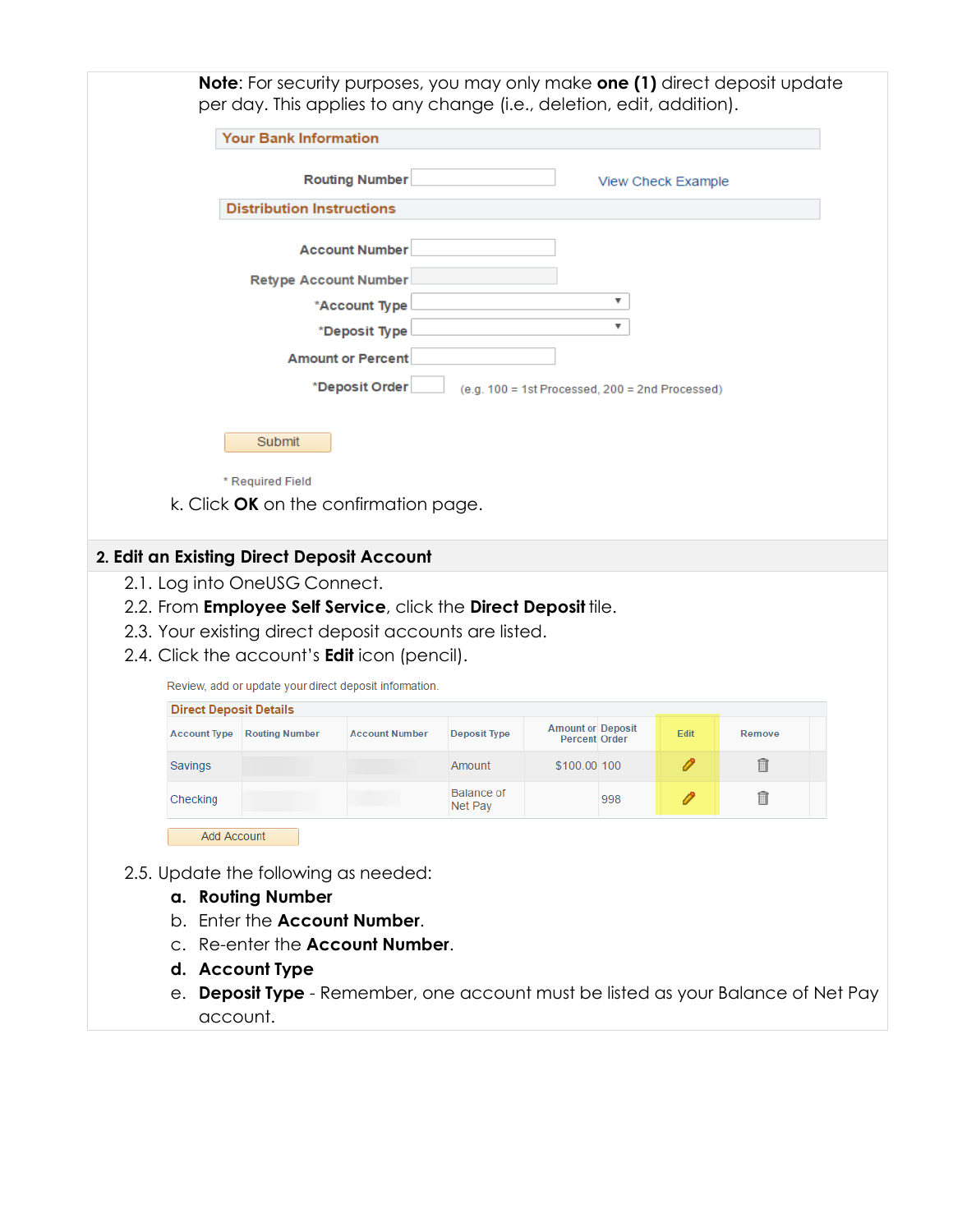- **f. Amount or Percent**
- g. **Deposit Order**  Remember, funds are deposited into the account with thelowest priority first.
- 2.6. Click the **Submit** button.
- 2.7. Click **OK** on the confirmation page.

#### **3. Delete a Direct Deposit Authorization**

- 3.1. Log into OneUSG Connect.
- 3.2. From **Employee Self Service**, click the **Direct Deposit** tile.
- 3.3. Your existing direct deposit accounts are listed.
- 3.4. Click the account's **Remove** icon (trashcan).

Review, add or update your direct deposit information.

| <b>Account Type</b> | <b>Routing Number</b>      | <b>Account Number</b>                                 | <b>Deposit Type</b>   | <b>Amount or Deposit</b><br><b>Percent Order</b> |     | Edit | <b>Remove</b> |
|---------------------|----------------------------|-------------------------------------------------------|-----------------------|--------------------------------------------------|-----|------|---------------|
| Savings             |                            |                                                       | Amount                | \$100.00 100                                     |     | O    | 俞             |
| Checking            |                            |                                                       | Balance of<br>Net Pay |                                                  | 998 | O    | 俞             |
| <b>Add Account</b>  |                            |                                                       |                       |                                                  |     |      |               |
|                     |                            |                                                       |                       |                                                  |     |      |               |
|                     |                            |                                                       |                       |                                                  |     |      |               |
|                     |                            |                                                       |                       |                                                  |     |      |               |
|                     |                            | 3.5. Click Yes – Delete button to remove the account. |                       |                                                  |     |      |               |
|                     |                            |                                                       |                       |                                                  |     |      |               |
|                     | <b>Delete Confirmation</b> |                                                       |                       |                                                  |     |      |               |
|                     |                            |                                                       |                       |                                                  |     |      |               |
| ?                   |                            | Are you sure you want to delete this Deposit Account: |                       |                                                  | 7   |      |               |
|                     |                            |                                                       |                       |                                                  |     |      |               |
| $\mathbf{Y}$        |                            | No - Do Not Delete                                    |                       |                                                  |     |      |               |
|                     |                            |                                                       |                       |                                                  |     |      |               |



©2017 University System of Georgia. All Rights Reserved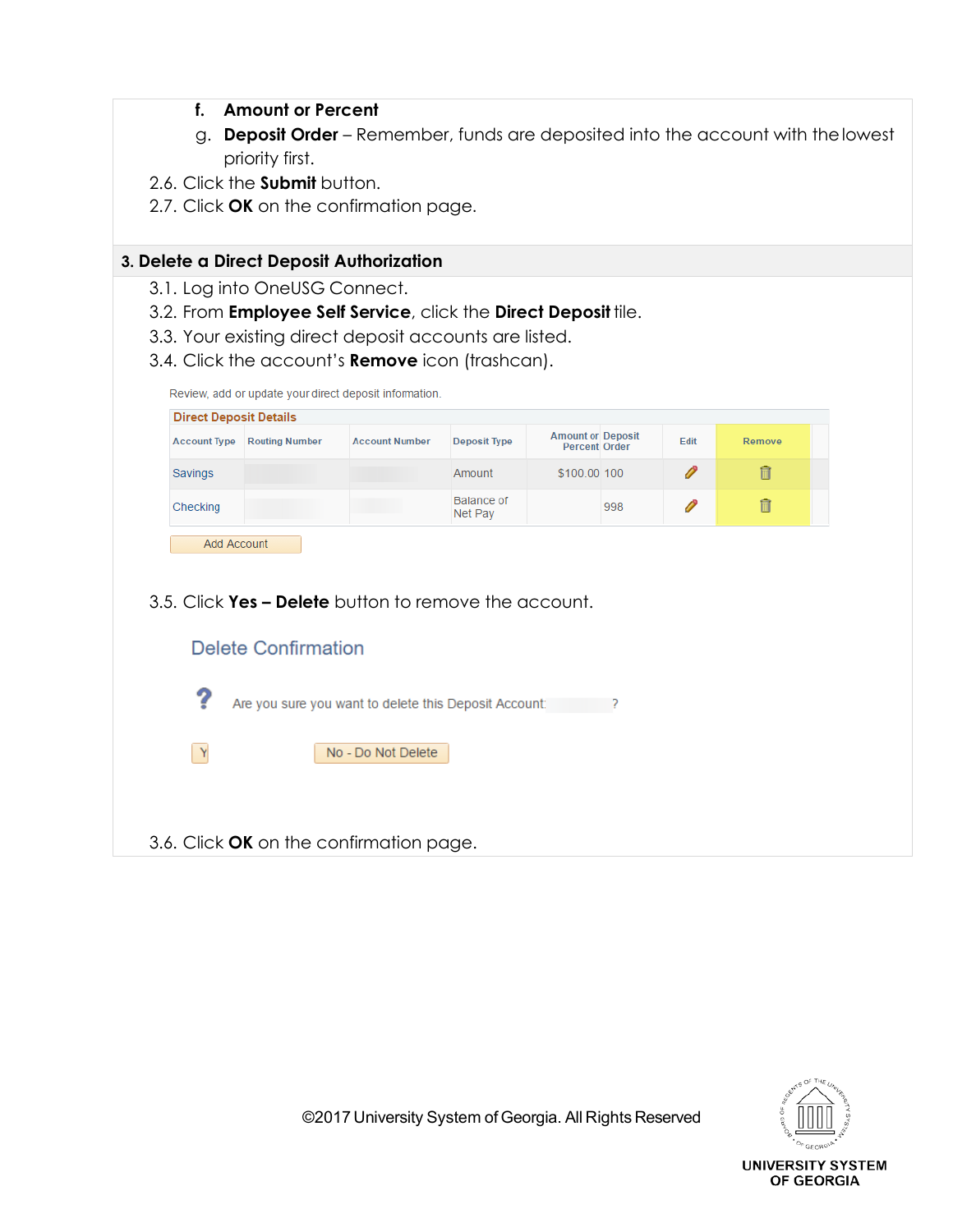# **How Do I Update My G-4 Information?**

- 1. Log into OneUSGConnect.
- 2. From **Employee Self Service**, click the **Taxes** tile.
- 3. Select **G4 Employee Self Service** in the menu.
- 4. **I am working in the State of**: Ensure GA is entered as the work location, unless you are a Georgia resident working in another state. Use the **Look Up** icon to select the correct state if this is thecase.
- 5. Select thecorrect **Marital Status**.
- 6. If needed, update the number of **WithholdingAllowances**.
- 7. If needed, update the number of **Additional Allowances**.
- 8. To withhold an additional amount, enter the amount in the **Additional Amount** field.
- 9. **Special Tax Status:** Select this checkbox if you are claiming exemption from withholding.
- 10. Click the **Submit**button.
- 11. Click **OK** on the **Confirmation**page.

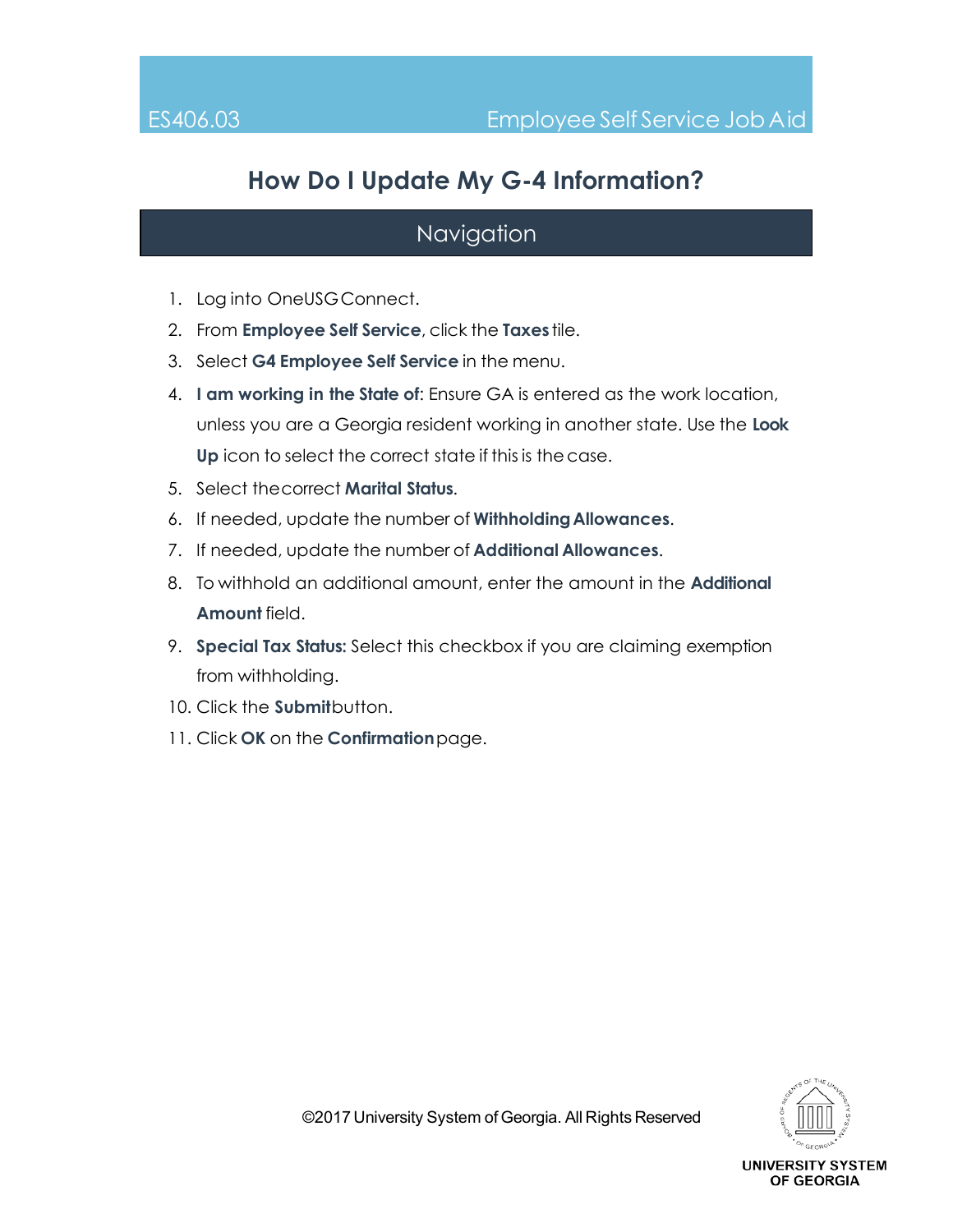# **How Do I Update My W-4 Information?**

#### Navigation

- 1. Log into OneUSGConnect.
- 2. From **Employee Self Service**, click the **Taxes** tile.
- 3. Select **W-4 Tax Information** in themenu.
- **4.** Input a number in the **Enter total number of Allowances you areclaiming** field if making an update.
- 5. In the **Enter Additional Amount, if any, you want withheld from each paycheck** field, enter a monetary amount (optional).
- 6. Ensure the correct **Tax Status** is selected: **Single** or**Married**.
- 7. **Check here and select Single status if married but withholding at single rate**: Select this checkbox if you are married, but electing to withhold at the singlerate.
- 8. **Check here if your last name differs from that shown on your social security card:** Select this checkbox if your last name on this page is different from your Social Securitycard.
- 9. Ensure the current year is appears in the **Claim Exemption** field. Update the year if needed.
- 10. **Check this box if you meet both conditions to claim exempt status:** Select this checkbox if you are able to claim exempt status (must meet the two conditions listed).
- 11. Click the **Submit**button.
- 12. To verify your identity, you must reenter your password and click **Continue**. This is the same password that you use to access OneUSGConnect.
- 13. Click **OK** on the confirmation page.



©2017 University System of Georgia. All Rights Reserved

UNIVERSITY SYSTEM OF GEORGIA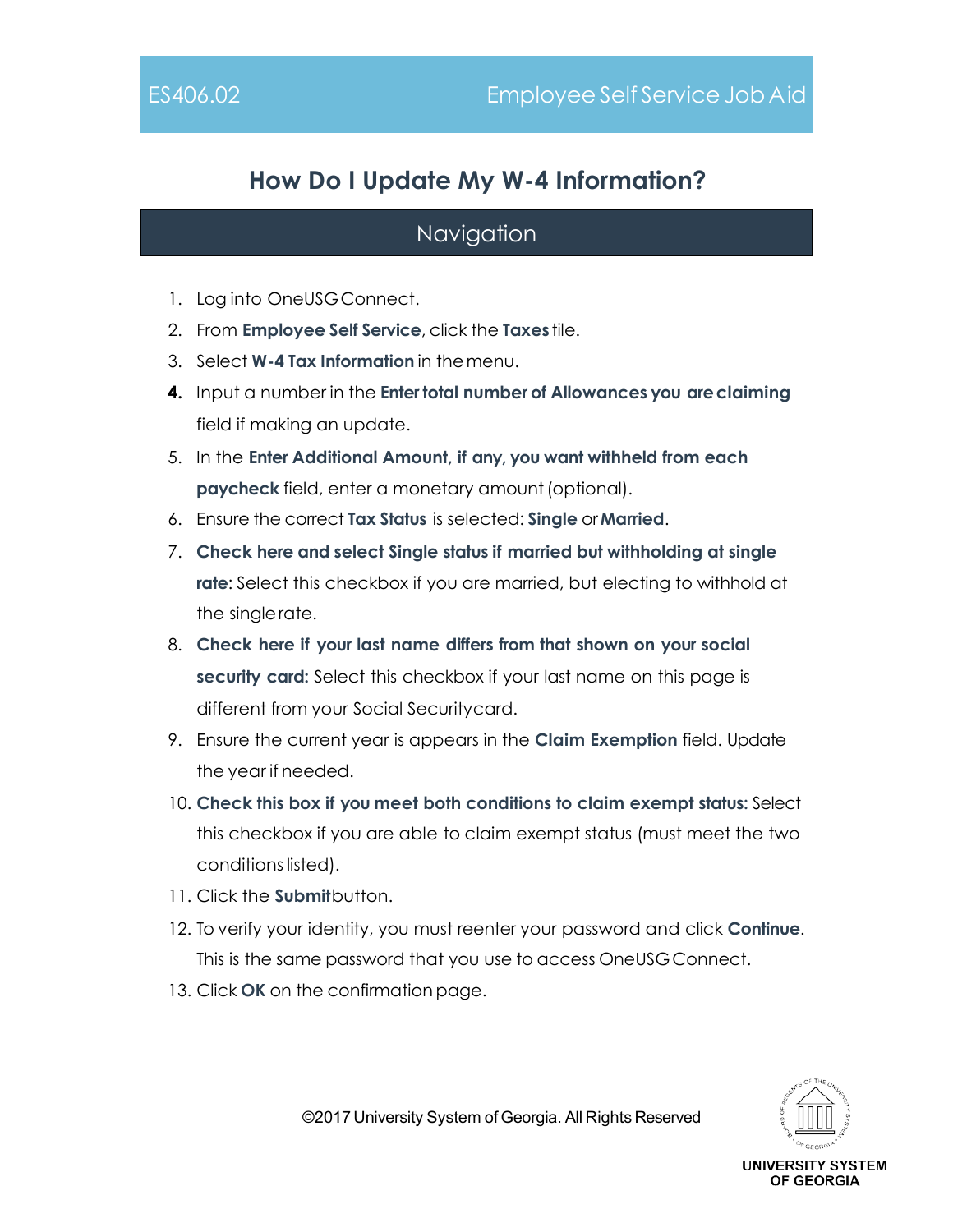# **How Do I Use the Paycheck Modeler?**

#### **Navigation**

- 1. Log into OneUSGConnect.
- 2. From **Employee Self Service**, click the **Paycheck Modeler**tile.
- 3. Review the terms and conditions. Select the **Yes, I have reviewed and agree to the terms and conditions** checkbox.
- 4. Click the **Let's GetStarted** button.
	- a. NOTE: The Paycheck Modeler is available after at least once pay cycle has been run foryou.
- 5. To see your current paycheck in the modeler:
	- a. On **Earnings – Step 2 of 6**, click **Next**.
	- b. On **Deductions – Step 3 of 6**, click**Next**.
	- c. On **Taxes – Step 4 of 6**, click **Next**.
	- d. On **Calculate – Step 5 of 6**, click**Next**.
	- e. On the **Results** page, your current paycheck is displayed.
- 6. To adjust **Earnings** for your modeled paycheck, click the **Earnings** link at the top of thepage.
	- a. To edit an amount,click its **Edit** icon (pencil).
	- b. To clear an amount, click the**Clear Amount** icon (green arrow).
	- c. Click **Next** to go to **Deductions** or go to **Step 9**.
- **7.** To adjust **Deductions** for your modeled paycheck,click the **Deductions** link at the top of the page.
	- a. To edit an amount,click its **Edit** icon (pencil).
	- b. To clear an amount, click the**Clear Amount** icon (green arrow).
	- c. Click **Next** to go to **Taxes**or go to **Step 9**.
- 8. To adjust **Taxes** for your modeled paycheck, click the **Taxes** link at the top of the page.



©2017 University System of Georgia. All Rights Reserved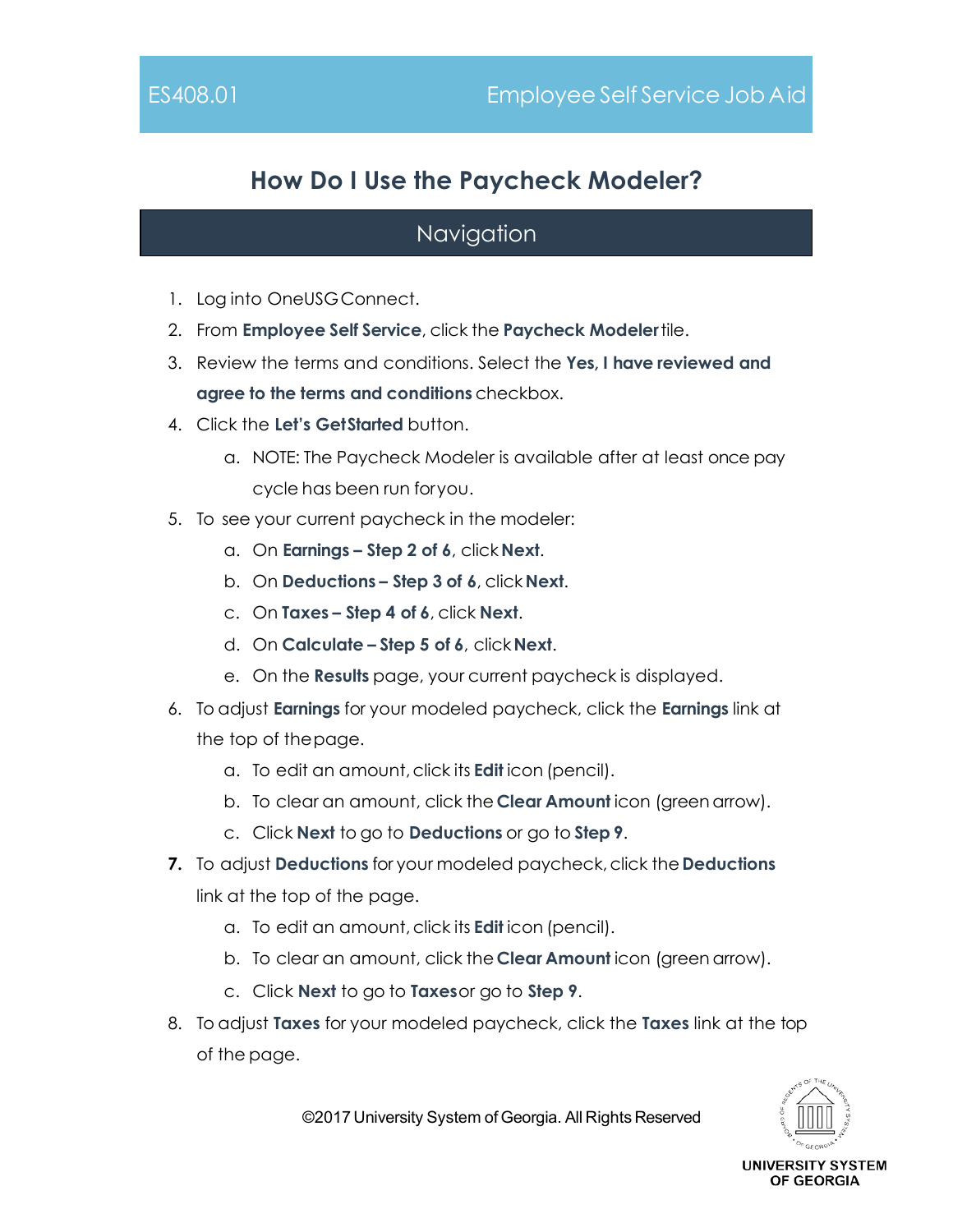- a. To edit your withholding information,click the **Edit** icon foreither **Federal** or **State**.
- b. Click **Next** to calculate your modeled examplepaycheck.
- 9. To calculate your modeled paycheck, click the **Calculate** link at thetop of the page.
	- a. Click the **Calculate My Modeled Check** button (if you didn'tmake any changes, this button will be disabled).
	- b. Click **Next**.
- 10. Review the results of your modeled paycheck.
	- a. To make further adjustments, click the appropriate link at the top of the page.
	- **b.** If you are finished using the Paycheck Modeler, click the **Exit** button.
	- c. Click **OK** tocontinue.
- 11. NOTE: The Paycheck Modeler only provides a hypothetical check. There is no guarantee that you will receive the modeled results based on actual changes.

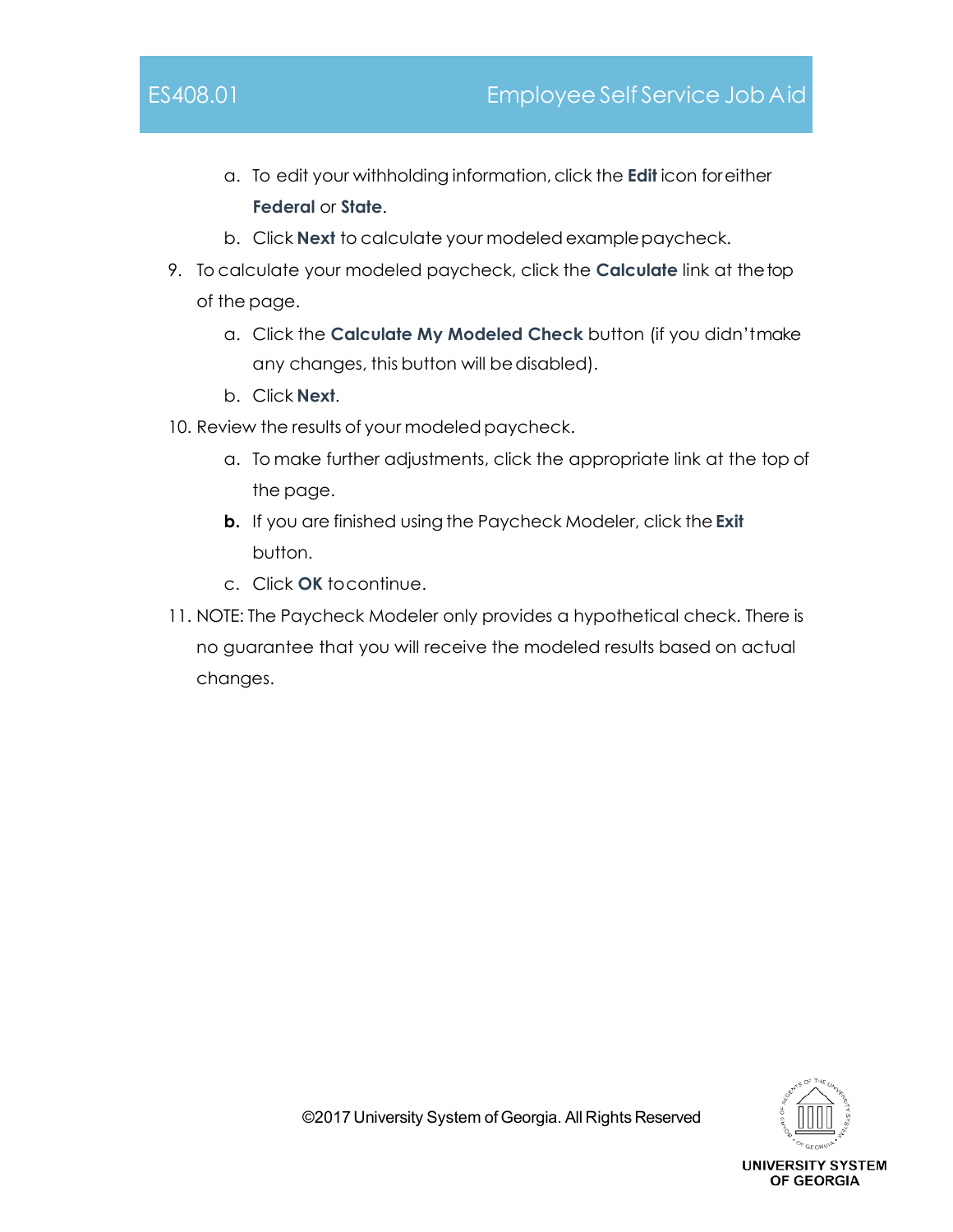# **How Do I View My Personal Information?**

- 1. Log into OneUSGConnect.
- 2. From **Employee Self Service**, click the **Personal Details** tile.
- 3. On the left side of the page, OneUSG Connect displays links to several types of personal information stored in the system:
	- a. Addresses
	- b. Contact Details(phone and email)
	- c. Marital Status
	- d. Name
	- e. Ethnic Groups
	- f. Emergency Contacts
	- g. Additional Information (birthdate, social security number and start date)
- 4. Click the appropriate link to review the page information. Seeadditional job aids for instructions on updating PersonalDetails information.
	- a. Please note that "Additional Information" items must be updated by a member of Human Resources.

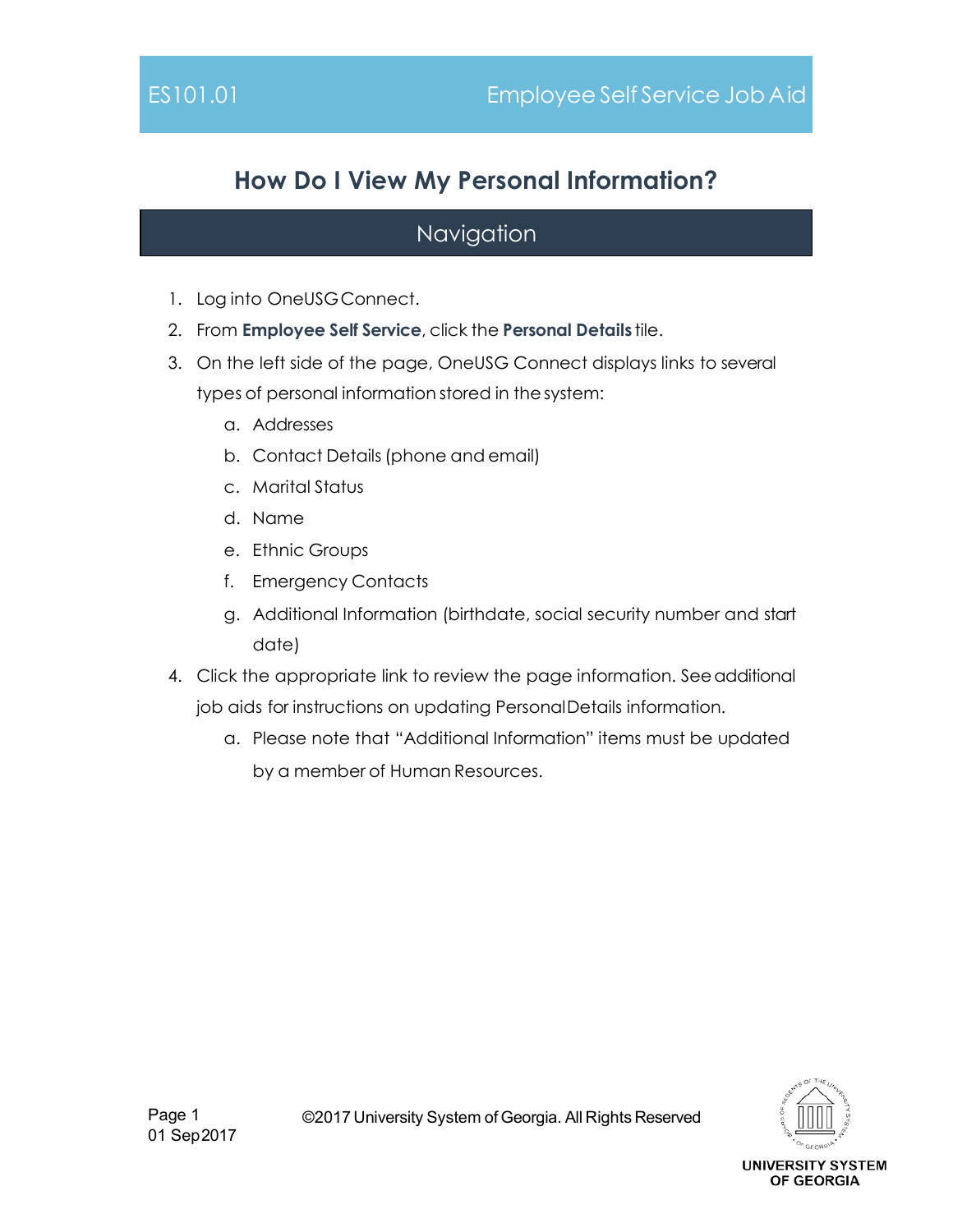# **How Do I View My Paystub?**

- 1. Log into OneUSGConnect.
- 2. From **Employee Self Service**, click the **Pay**tile.
- 3. Locate your paystub for the pay period you arereviewing.
	- a. Click the **Filter** icon in the upper left corner to filter by a date range, and then click**Done**.
	- b. Click the **Sort** icon in the upper right corner to change thesort order.
	- c. Click the paystub you wish toview.
- 4. Review your paystub.
	- a. Your paystub opens in a new tab/window as a PDF. If you get an error, you need to disable your pop-up blocker within your browser.
	- b. Use the PDF menu (hover mouse towards bottom of the page) to print or save the paystub file.
- 5. Return to OneUSG Connect by selecting itstab/window.
	- a. Close the tab/window with yourpaystub.

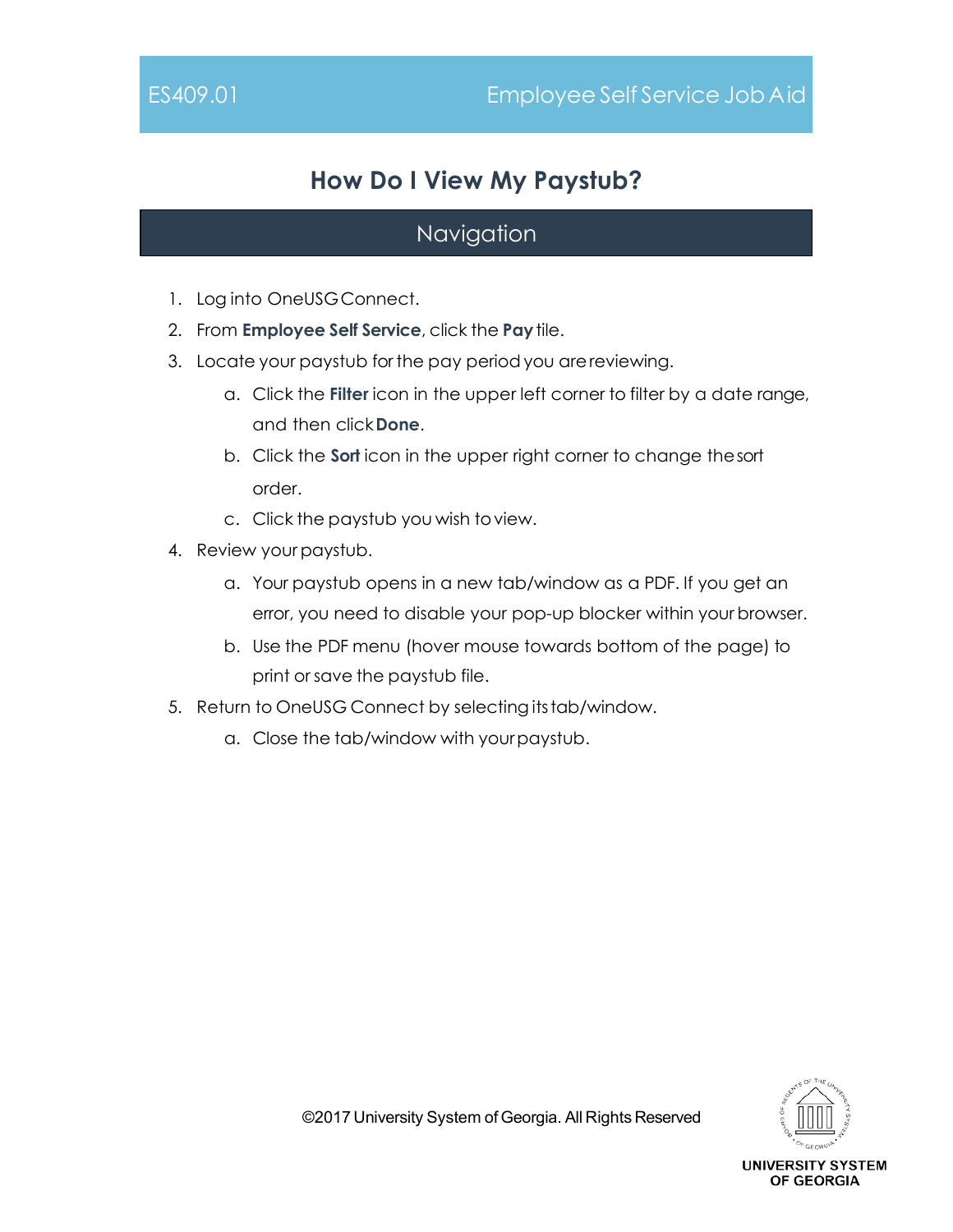# **How Do I View My Payable Time?**

#### Navigation

- 1. Log into OneUSGConnect.
- 2. From **Employee Self Service**, click the **Time and Absence**tile.
- 3. On the **Time** page, click the **Payable Time Summary** link to see a summary of your payabletime.
	- a. Your **Payable Time** is listed by **Time Reporting Code**, including the total for the week.
	- b. Use the **Previous Week** or **Next Week** links to navigate to different weeks. You can also enter or use the **Calendar** icon to select a different **Start Date** to view; click the **Refresh**icon.
- 4. To see **Payable Time Detail**, click the **Detail** page link. You can alsoselect **Payable Time Detail** from the **Time** page.
	- a. In the **Overview** tab, the **Detail** page lists each **Date**, its **Status**, **Time Reporting Code**, **Quantity** and **EstimatedGross**.
	- b. Click the **Expand** icon for **Payable Status Filter** to filter for only particular types of status, such as **Approved** or **Needs Approval**. Click the **Refresh** icon next to the **End Date**field.
- 5. NOTE: **Payable Time** is your **Reported Time** that has been processed. This is the time you report on your timesheet, or record via the Web Clock or Kaba Time Clock. For hourly employees, rounding rules are applied when **Reported Time** is processed into **PayableTime**.

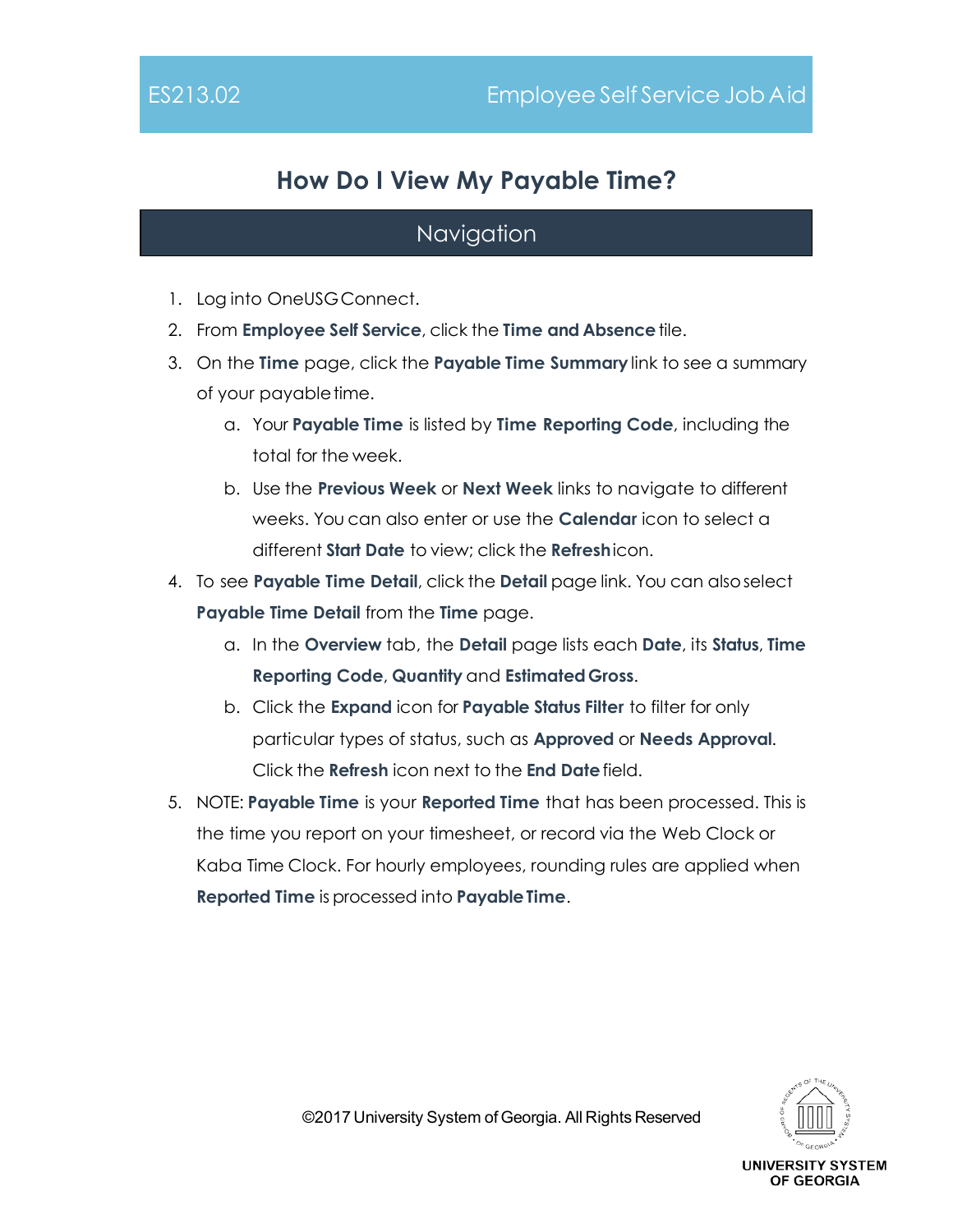# **How Do I View My Weekly Reported Time?**

- 1. Log into OneUSGConnect.
- 2. From **Employee Self Service**, click the **Time and Absence**tile.
- 3. On the **Time** page, click **Weekly Timesheet**.
- 4. The **Timesheet** opens to the **current week**. To change the **Timesheet** dates you wish to view, use either the **Previous Week** or **Next Week** links. You can also use enter or select a date and then click the **Refresh** icon (green arrows).
- 5. Any time you have reported is listed on your **Timesheet**. Click the **Summary** tab to see a summary of the types of reported time you have for the time period you are viewing.
- 6. NOTE: Remember that **Reported Time** is the actual time you record in the timesheet or that is recorded from Web Clock or Kaba Time Clock punches. Reported Time is converted into **Payable Time**, where rounding rules may take place to adjust the time for which you are paid.

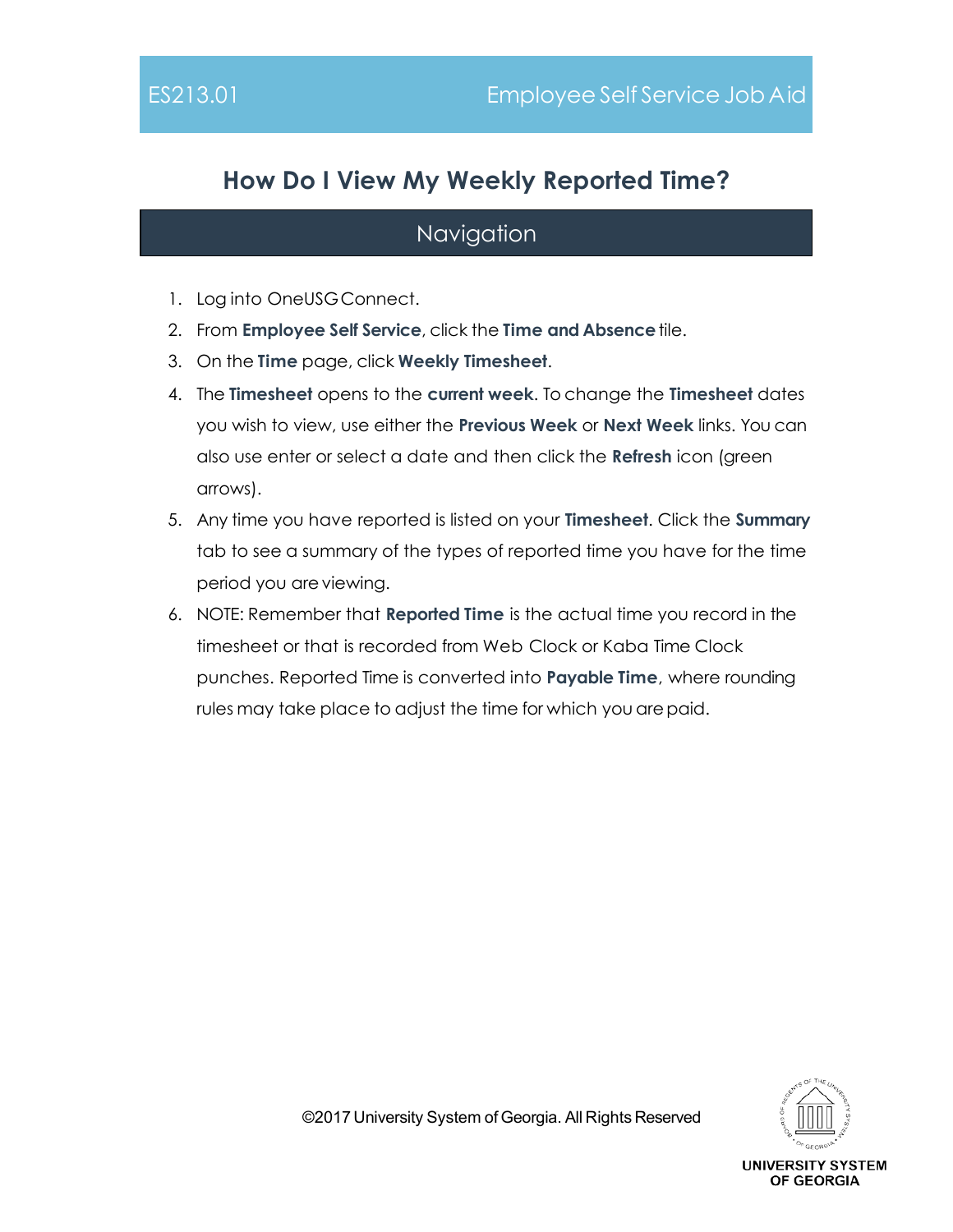# **How Do I View My Submitted Absence Requests?**

- 1. Log into OneUSGConnect.
- 2. From **Employee Self Service**, click the **Time and Absence**tile.
- 3. On the **Time** page, click the **Absence Request History**link.
- 4. By default, the **Absence Request History** page displays the last few months.
	- a. Update the dates by entering or using the **Calendar** icon to select new **From** and **Through** dates. Then click**Refresh**.
	- b. To retrieve your entire **Absence Request History**in OneUSG Connect, clear the **From** and **Through** date fields and click **Refresh**.
- 5. The **Absence Request History** page lists the absences you have submitted and theirstatuses.
- 6. To see the detail of a particular absence, click the link in the **Absence Name** column.
	- a. Review the information.
	- b. Click the **Return to Absence Request History**link.

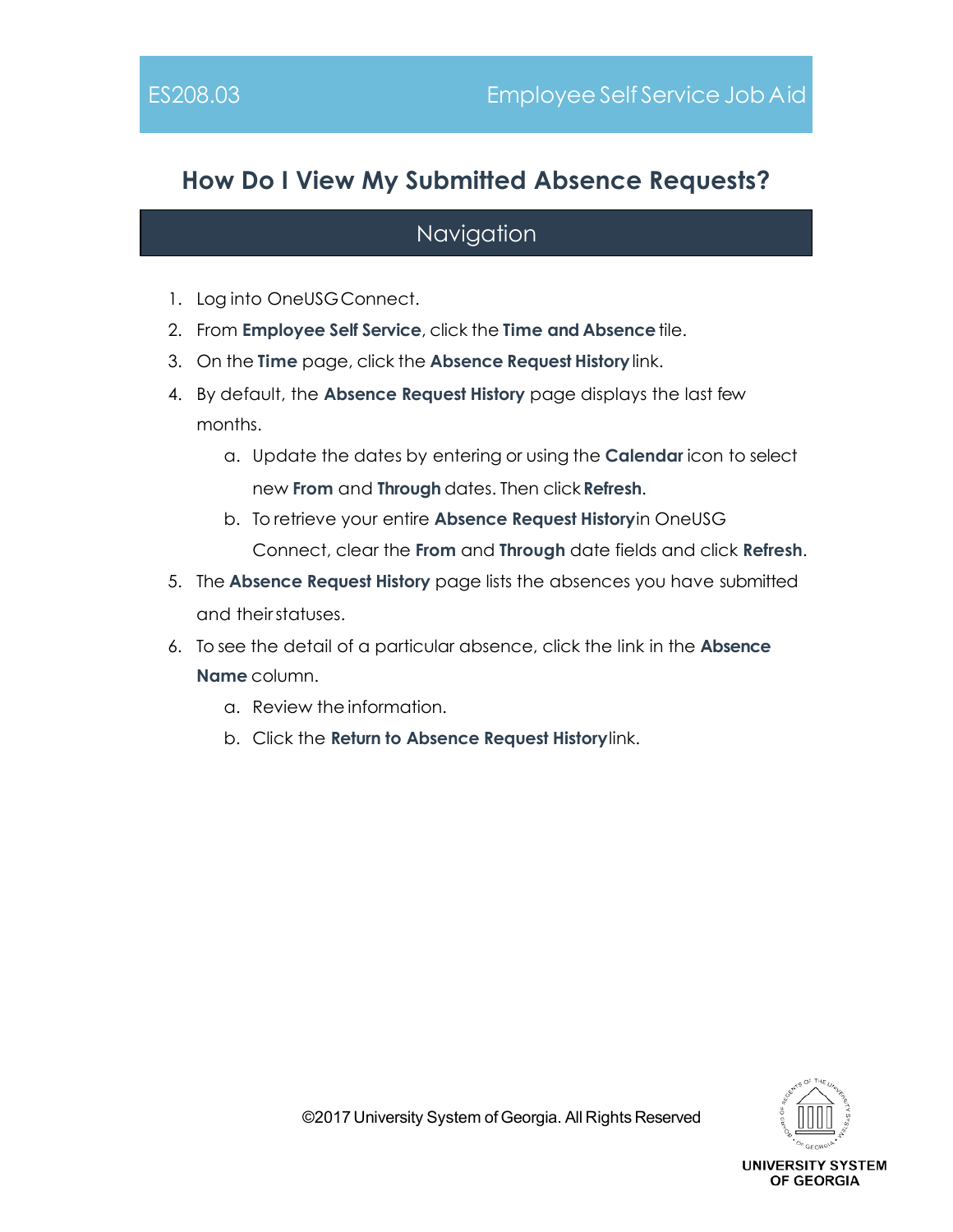# **How Do I View My Compensation History?**

#### Navigation

- 1. Log into OneUSGConnect.
- 2. From **Employee Self Service**, click the **Compensation History** tile.
- 3. Your compensation history islisted.
	- a. NOTE: Changes in compensation history are reflected here if they were processed within OneUSGConnect.
- 4. Click the **Date of Change** link to review the details related to thechange.
	- a. Click **Return** to close thebox.
- 5. Select the **Compensation History Chart** icon in the upper right corner of the page to see a graphical representation of changes.
	- a. Click **Return** to close thebox.

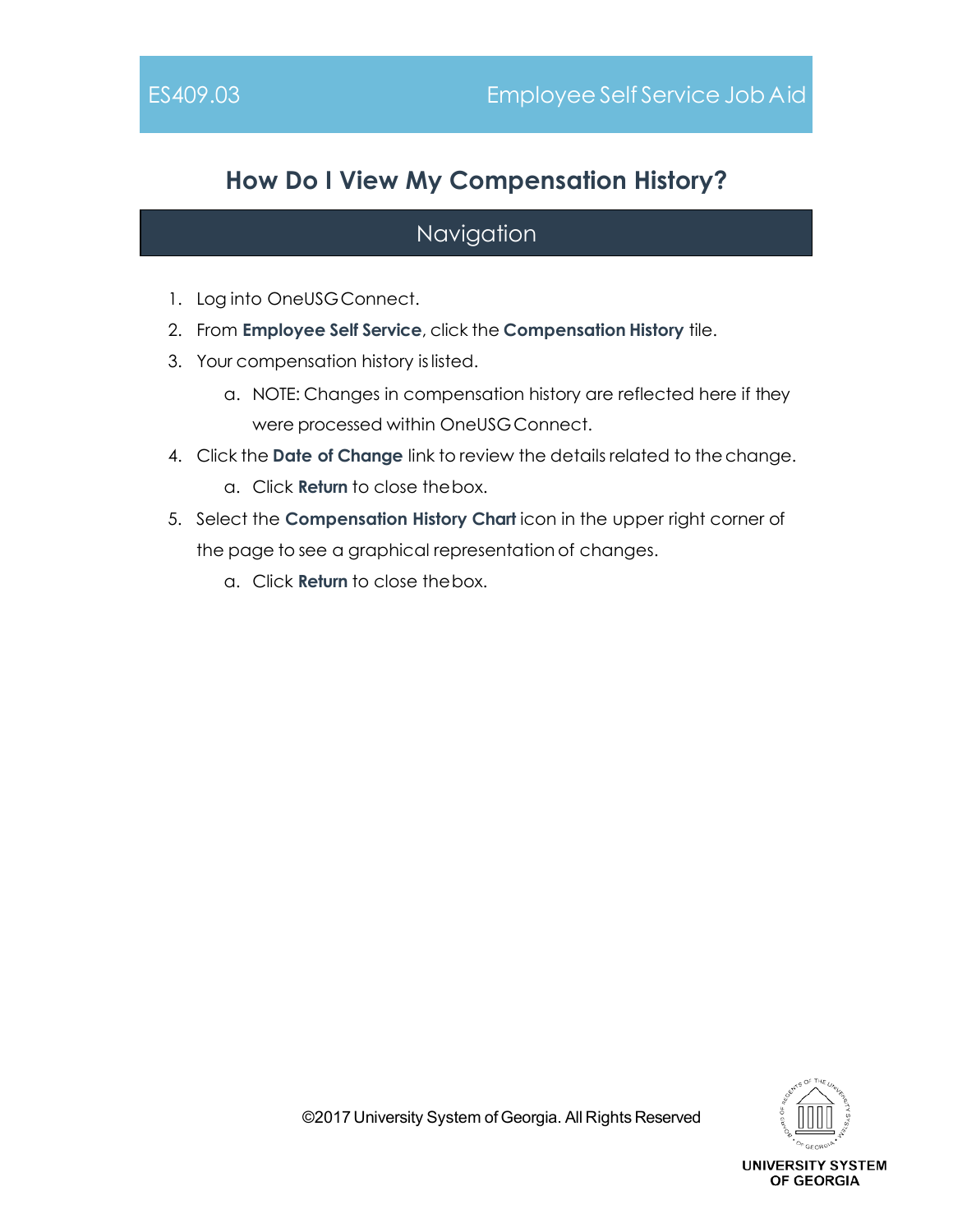# **How Do I View My Comp Time Balance?**

- 1. Log into OneUSGConnect.
- 2. From **Employee Self Service**, click the **Time and Absence**tile.
- 3. On the **Time** page, click **AbsenceBalances**.
- 4. On the **Balances** page, all of your various Absence Balances are listed. You will only see balance absence types that apply to you.
- 5. Locate your Compensatory Time Balance, which is labeled **Comp time Balance** on thispage.
- 6. Note that the hours are current as of the date reflected. The balance does not reflect absence hours earned or taken, which have not yet been processed.

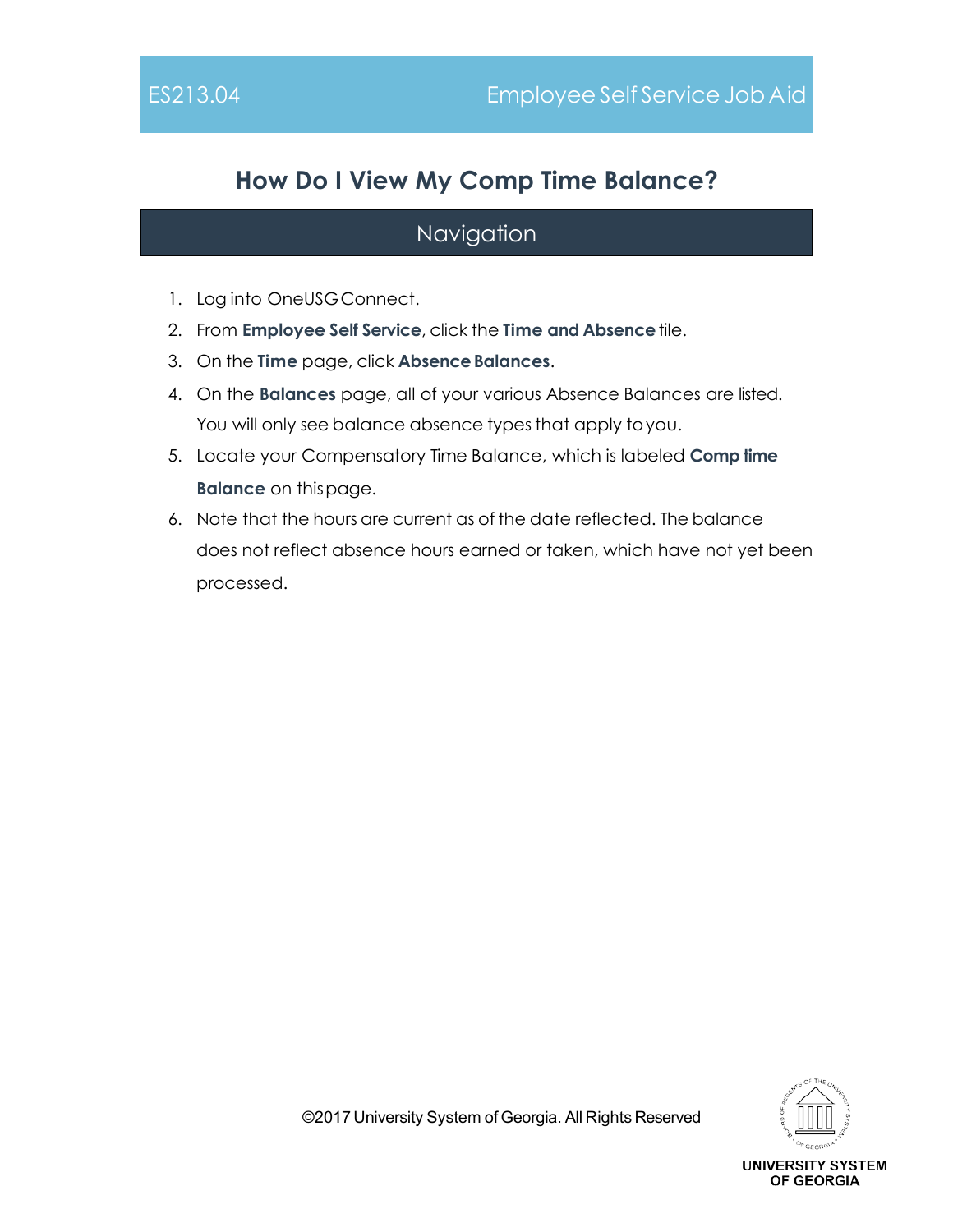# **How Do I View My Absence Balances?**

#### Navigation

- 1. Log into OneUSGConnect.
- 2. From **Employee Self Service**, click the **Time and Absence**tile.
- 3. On the **Time** page, click the **Absence Balances** link.
- 4. All of your absence balances are listed on this page. Note the "**As Of Date**." Absence balances do not reflect absences that have not been processed.
- 5. **NOTE**: Your absence balances will be "0" until after the first pay period closes for institutions just implementing OneUSGConnect.

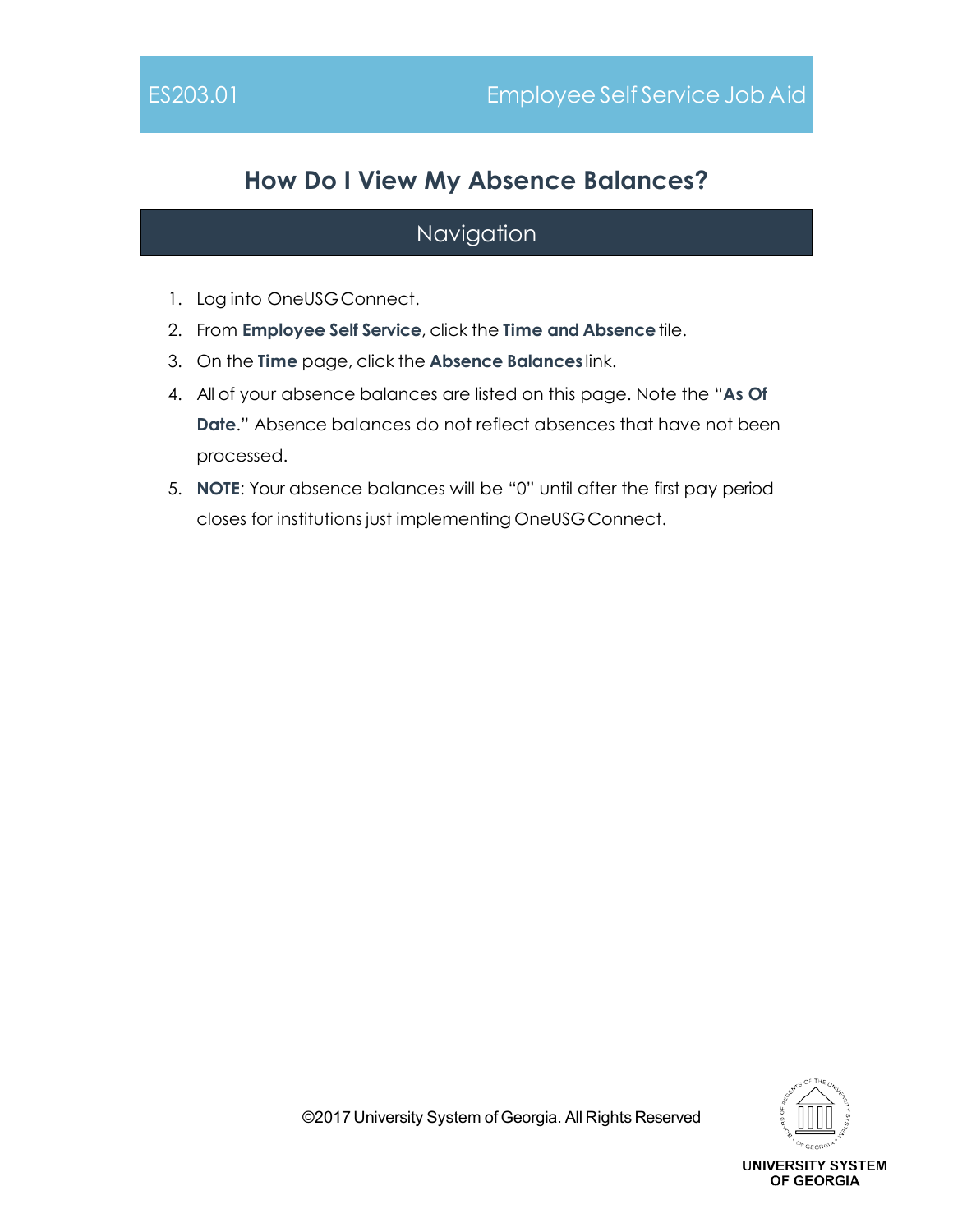# **How Do I View My Extended Absence History?**

### Navigation

- 1. Loginto OneUSGConnect.
- 2. From **EmployeeSelf Service**,click the**Time andAbsence**tile.
- 3. Select **Extended Absence History**from the menulisting.
- 4. The default date range for **Extended Absence History** is the last three months. To enter a specific date range, enter or use the **Calendar** icon to select the **From** and **Through** Dates.
- 5. Click the **Refresh**button.
- 6. To retrieve a complete history of extended absences, clear the values from the **From** and **Through**fields and click the**Refresh**button.
- 7. To see the details of an extended absence, click the **Absence Name** link.
	- a. Click the **Return to Extended Absence Request** history link to return to the previous page.